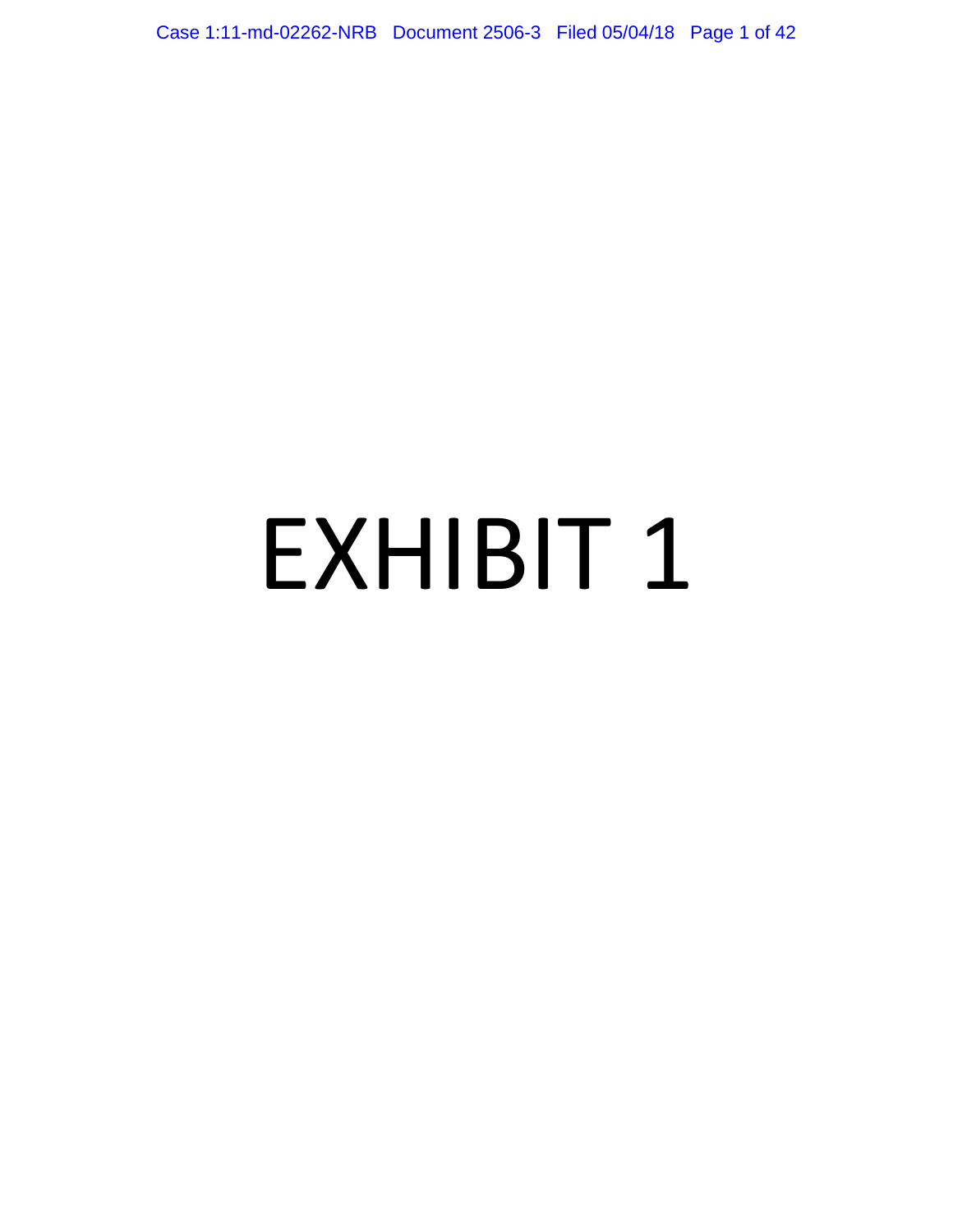# **UNITED STATES DISTRICT COURT SOUTHERN DISTRICT OF NEW YORK**

| IN RE LIBOR-BASED FINANCIAL<br><b>INSTRUMENTS ANTITRUST LITIGATION</b> | <b>MDL No. 2262</b>                                 |
|------------------------------------------------------------------------|-----------------------------------------------------|
| THIS DOCUMENT RELATES TO:                                              | Master File No. 1:11-md-2262-NRB<br><b>ECF</b> Case |
| The Lender Action                                                      |                                                     |

# **AMENDED SETTLEMENT AGREEMENT BETWEEN LENDER PLAINTIFFS, CITIBANK, N.A. AND CITIGROUP INC.**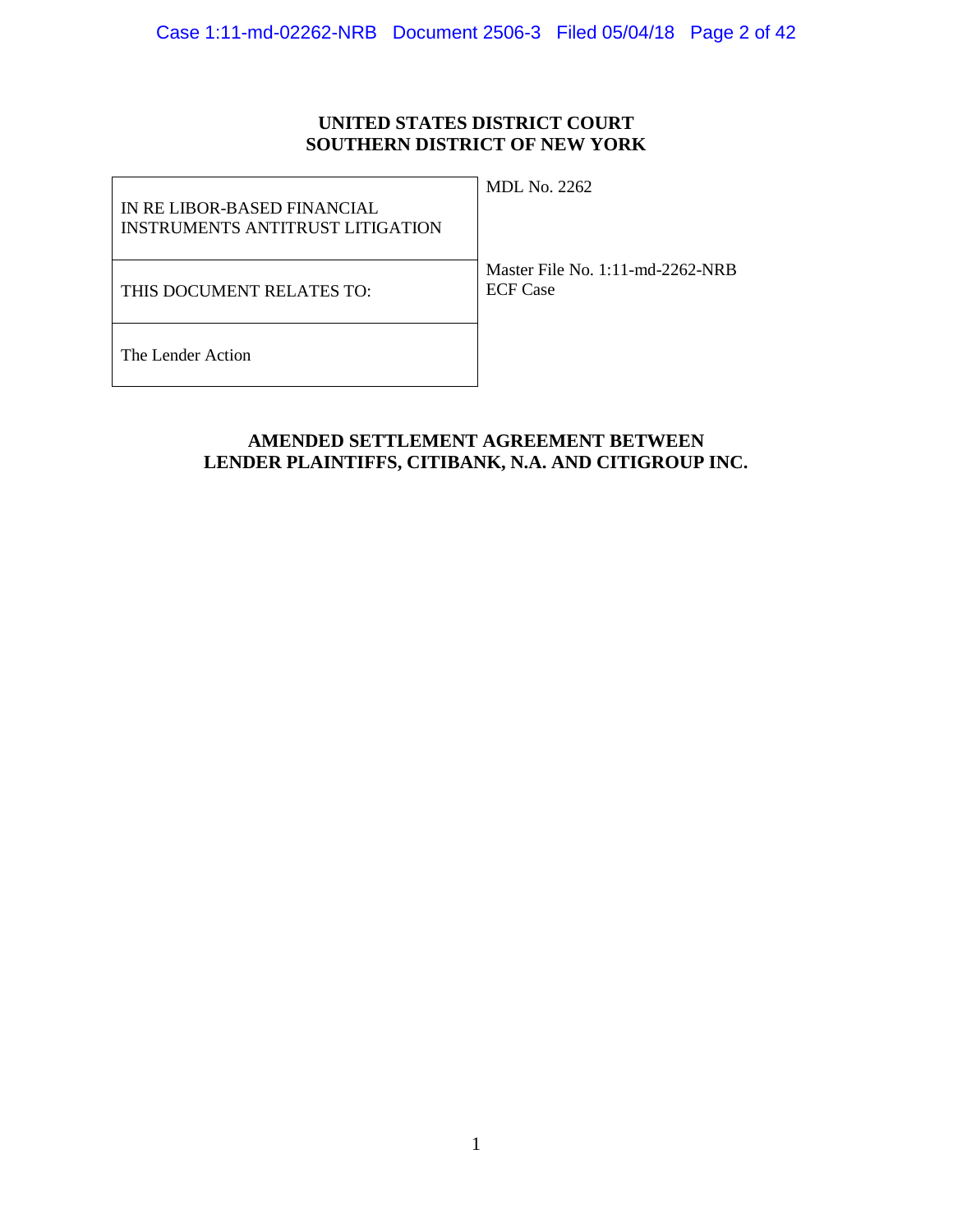## **1. RECITALS**

This Amended Settlement Agreement ("Agreement") is made and entered into on January 15, 2018 (the "Execution Date"), between Plaintiffs The Berkshire Bank and The Government Development Bank for Puerto Rico (collectively, the "Lender Plaintiffs"), individually and on behalf of the Lender Class in the Lender Action, and defendants Citibank, N.A. and Citigroup Inc. (collectively, "Citibank"), by and through Lender Plaintiffs' Counsel and Citibank's Counsel. This Agreement is intended by the Parties to fully, finally, and forever resolve, discharge, and settle the Released Claims, upon and subject to the terms and conditions hereof.

WHEREAS, the Lender Plaintiffs have alleged, among other things, that Citibank committed common-law fraud and conspiracy to commit fraud;

WHEREAS, the Lender Plaintiffs contend that they and the Lender Class suffered monetary damages as a result of Citibank's (and the other Defendants') alleged conduct;

WHEREAS, Citibank maintains that it has meritorious defenses to the claims of liability and damages made by the Lender Plaintiffs in the Lender Action and all charges of liability and damages against it arising out of any of the conduct, statements, acts, or omissions alleged, or that could have been alleged, in the Lender Action;

WHEREAS, the Lender Plaintiffs, for themselves individually and on behalf of the Lender Class, and Citibank agree that neither this Agreement nor any statement made in negotiation thereof shall be deemed or construed to be an admission or evidence of any violation of any statute or law or of any liability or wrongdoing by Citibank or of the truth of any of the claims or allegations alleged in the Lender Action;

WHEREAS, Lender Plaintiffs' Counsel have concluded, after due investigation and after carefully considering the relevant circumstances, including, without limitation, the claims asserted in the Lender Action, the legal and factual defenses thereto, and the applicable law, that: (1) it is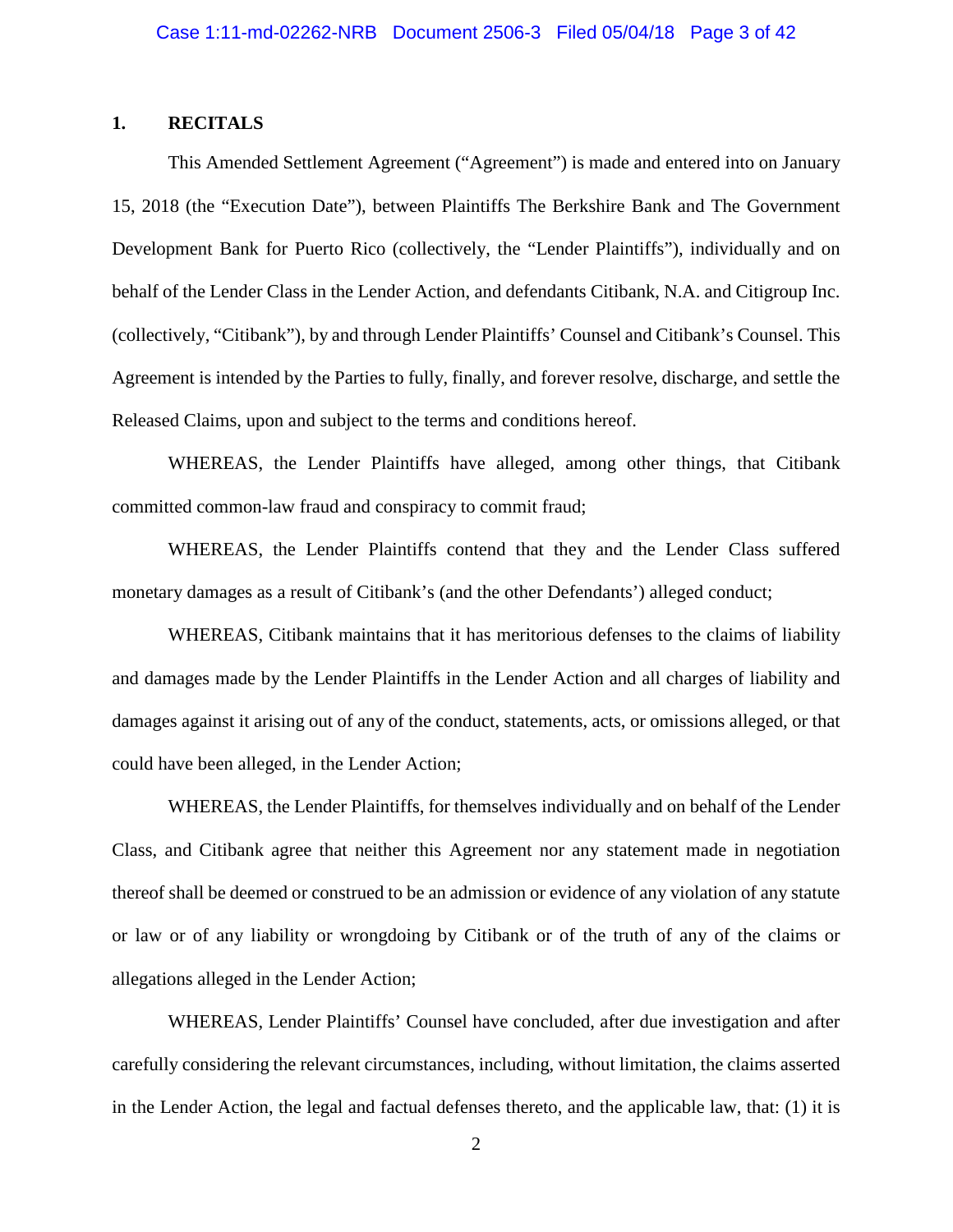# Case 1:11-md-02262-NRB Document 2506-3 Filed 05/04/18 Page 4 of 42

in the best interests of the Lender Class to enter into this Agreement in order to avoid the uncertainties of litigation and to assure that the benefits reflected herein, including the value of the Settlement Amount to be paid by Citibank under this Agreement and the cooperation to be provided to the Lender Plaintiffs by Citibank under this Agreement, are obtained for the Lender Class; and (2) the Settlement set forth in this Agreement is fair, reasonable, and adequate and in the best interests of the Lender Class;

WHEREAS, Citibank, while continuing to deny that it is liable for the claims asserted against it in the Lender Action, has nevertheless agreed to enter into this Agreement to avoid the further risk, expense, inconvenience, and distraction of burdensome and protracted litigation, and thereby to resolve this controversy, to avoid the risks inherent in complex litigation, and to obtain complete dismissal of the Lender Action as to Citibank and a release of the claims as set forth herein;

WHEREAS, this Agreement is the product of arm's-length negotiations between Lender Plaintiffs' Counsel and Citibank's Counsel and this Agreement embodies all of the terms and conditions of the Settlement agreed upon between Citibank and the Lender Plaintiffs, both for themselves individually and on behalf of the Lender Class;

NOW, THEREFORE, in consideration of the covenants, terms, and releases in this Agreement, it is agreed, by and among the Lender Plaintiffs (individually and on behalf of the Lender Class) and Citibank, by and through Lender Plaintiffs' Counsel and Citibank's Counsel, that, subject to the approval of the Court, the Lender Action be settled, compromised, and dismissed with prejudice as to Citibank and the other Released Parties only, without costs, except as stated herein, and releases be extended, as set forth in this Agreement.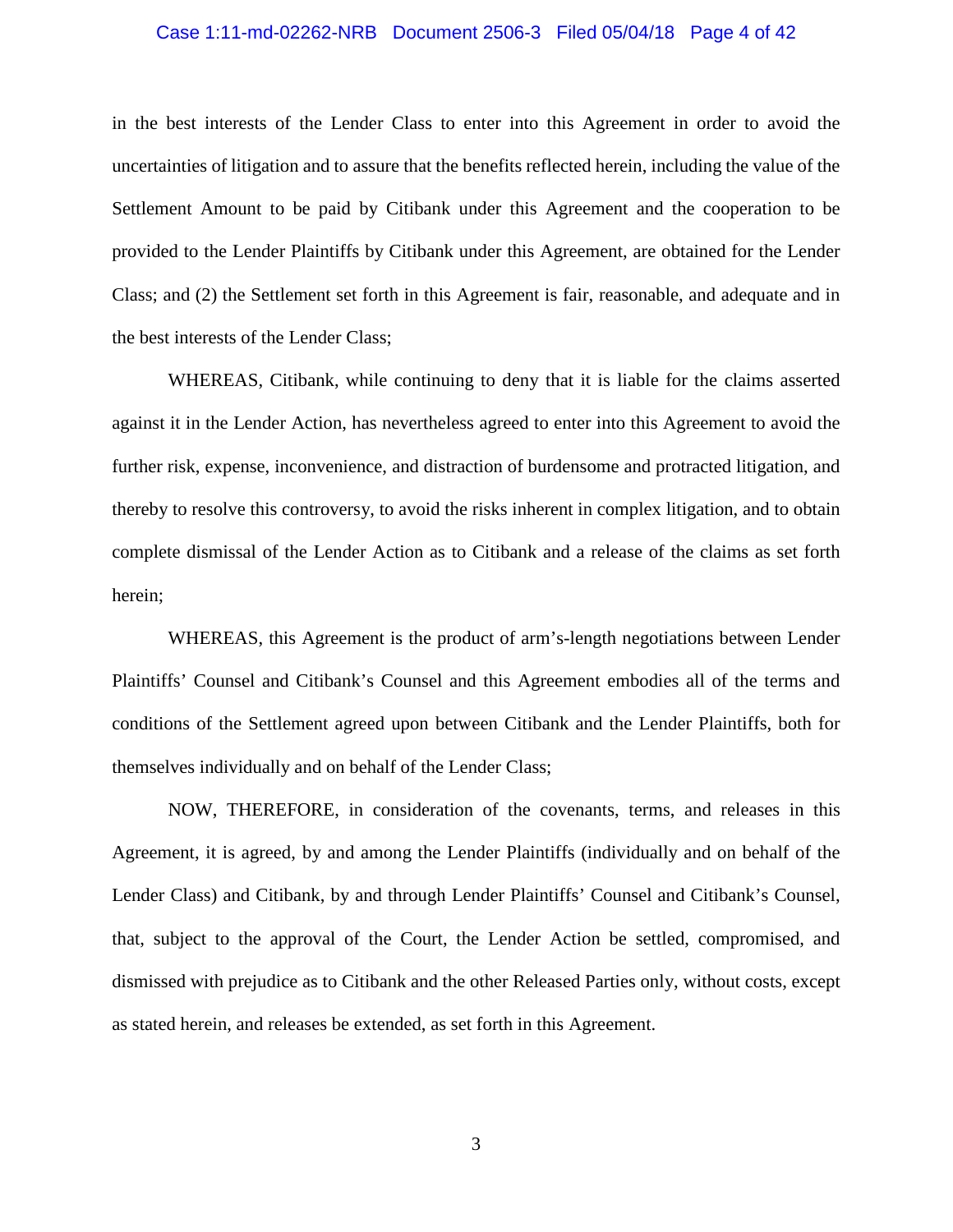# **2. DEFINITIONS**

As used in this Agreement, the following capitalized terms have the meanings specified below:

(a) Agreement: This Amended Settlement Agreement.

(b) Alternative Judgment: A Final Judgment and Order of Dismissal entered by the Court but in a form other than proposed by the Lender Plaintiffs and Citibank.

(c) Authorized Claimant: Any Lender Class Member who will be entitled to a distribution from the Net Settlement Fund pursuant to the Plan of Distribution approved by the Court in accordance with the terms of this Agreement.

(d) Bondholder Plaintiffs' Action: *Ellen Gelboim v. Credit Suisse Group AG, et al.,*  S.D.N.Y. Case No. 12-cv-1025 (NRB).

(e) Citibank: Citigroup Inc., a Delaware corporation headquartered in New York, New York, and Citibank, N.A., a federally-chartered national banking association headquartered in New York, New York. Citigroup Inc. and Citibank, N.A. are referenced collectively herein as "Citibank."

(f) Citibank's Counsel: Covington & Burling LLP.

(g) BBA: British Bankers' Association.

(h) Claims Administrator: The third party to be retained by Lender Plaintiffs' Counsel and approved by the Court to manage and administer the process by which the Class will be notified of this Agreement and by which each Authorized Claimant is paid pursuant to this Agreement.

(i) Class Distribution Order: An order approving the Claims Administrator's determinations concerning the acceptance and rejection of the claims submitted herein and approving any fees and expenses not previously applied for, including the fees and expenses of the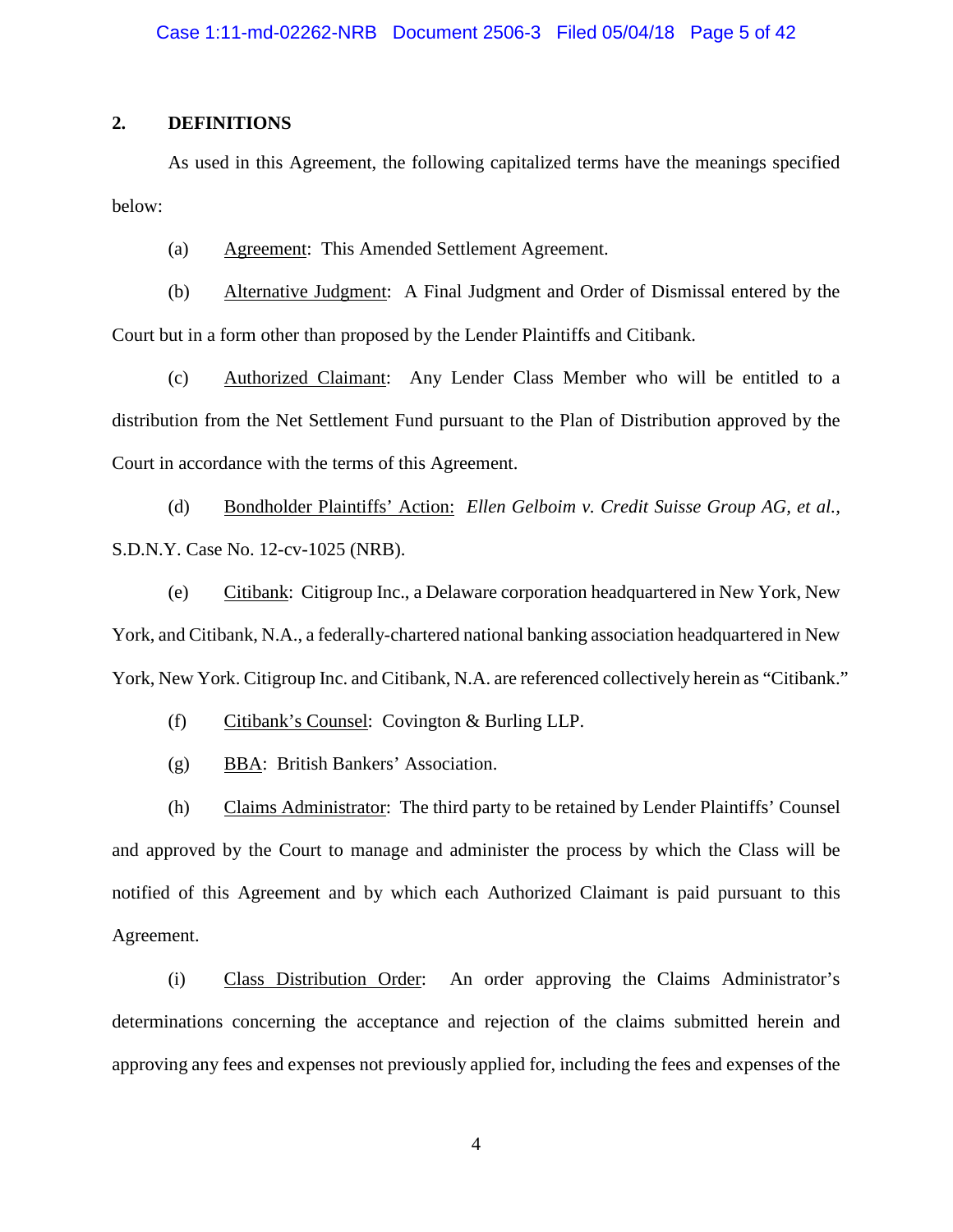## Case 1:11-md-02262-NRB Document 2506-3 Filed 05/04/18 Page 6 of 42

Claims Administrator, and, if the Effective Date has occurred, directing payment of the Net Settlement Fund to the Authorized Claimants.

- (j) Class Notice: The Notice and Summary Notice, collectively.
- (k) Court: The United States District Court for the Southern District of New York.

(l) Defendants: Bank of America Corporation, Bank of America, N.A., Bank of Tokyo Mitsubishi UFJ Ltd., Barclays Bank PLC, British Bankers' Association, BBA Enterprises Ltd, BBA LIBOR Ltd, Citibank, N.A., Citigroup Inc., Coöperatieve Centrale Raiffeisen Boerenleenbank B.A., Credit Suisse Group AG, Deutsche Bank AG, HSBC Holdings PLC, HSBC Bank PLC, JPMorgan Chase Bank & Co., JPMorgan Chase Bank, N.A., Lloyds Banking Group PLC, HBOS PLC, Royal Bank of Canada, The Norinchunkin Bank, The Royal Bank of Scotland Group PLC, UBS AG, WestLB AG, Westdeutsche Immobilenbank AG, and any other Person or Persons who are or were named as defendants in the Lender Action at any time up to and including the date a Preliminary Approval Order is issued. These Defendants are also referred to herein as the "Lender Defendants."

- (m) Effective Date or Effective Date of Settlement: *See* Paragraph 6(a).
- (n) Escrow Agent: Huntington Bank.

(o) Exchange-Based Plaintiffs' Action: *FTC Capital GmbH, et al. v. Credit Suisse Group AG, et al*., No. 11-cv-2613 (NRB), and related class-action cases on behalf of Exchange-Based Plaintiffs that are currently pending in the Multi-District Litigation.

(p) Execution Date: The date of execution of this Agreement by counsel for all Parties thereto.

(q) Fairness Hearing: The hearing to be held by the Court to determine whether the Settlement shall receive final approval pursuant to Federal Rule of Civil Procedure 23.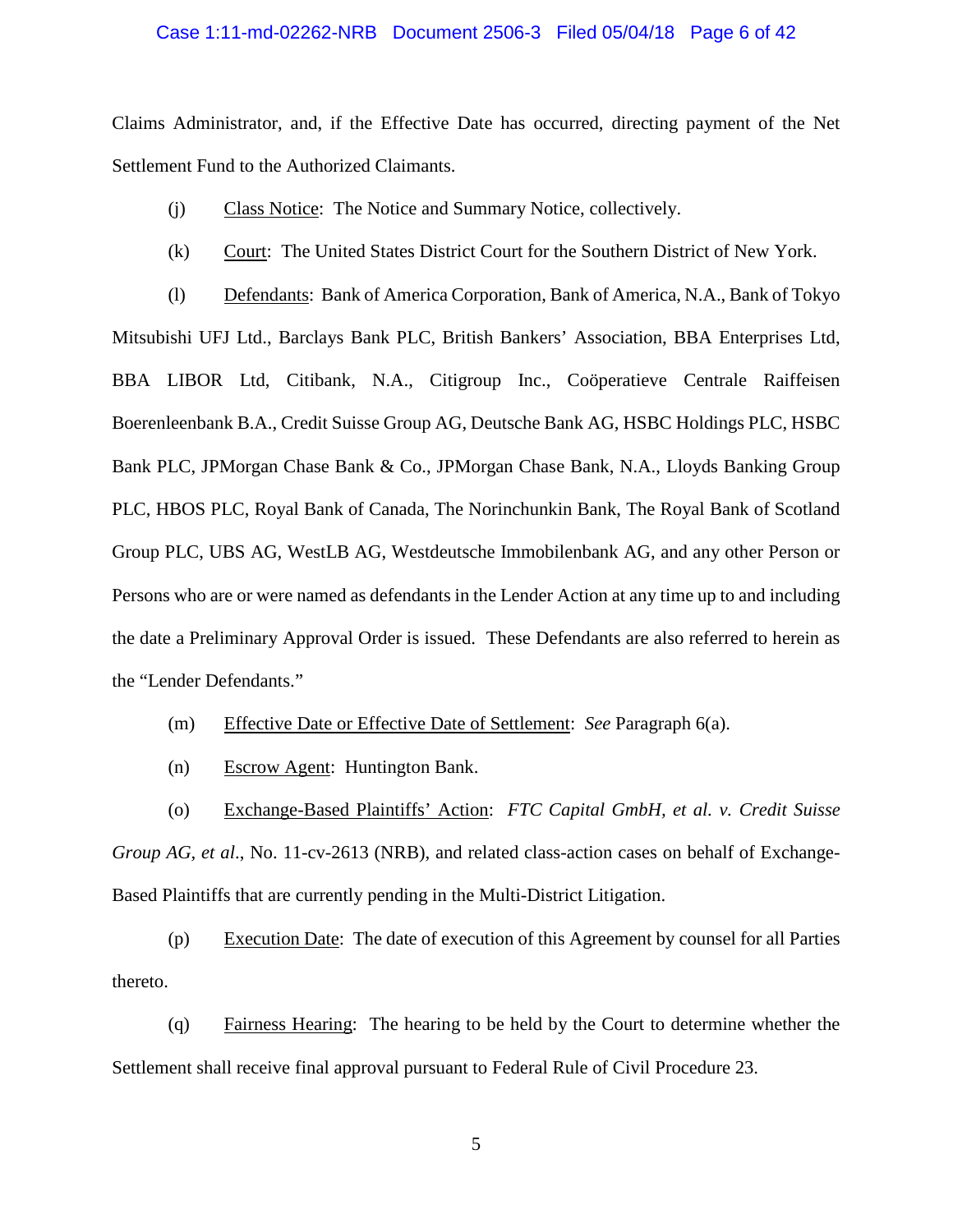# Case 1:11-md-02262-NRB Document 2506-3 Filed 05/04/18 Page 7 of 42

(r) Fee and Expense Application: *See* Paragraph 9(a).

(s) Final Judgment and Order of Dismissal: The order of the Court finally approving the Settlement and dismissing the Lender Action against Citibank with prejudice and without costs. The Final Judgment and Order of Dismissal shall become final when (i) no appeal has been filed and the prescribed time for commencing any appeal has expired; or (ii) an appeal has been filed and either (1) the appeal has been dismissed and the prescribed time, if any, for commencing any further appeal has expired, or (2) the order has been affirmed in its entirety and the prescribed time, if any, for commencing any further appeal has expired. It is agreed that neither the provisions of Rule 60 of the Federal Rules of Civil Procedure nor the All Writs Act, 28 U.S.C. § 1651, shall be taken into account in determining the above-stated times.

(t) Lender Action: *The Berkshire Bank and Government Development Bank for Puerto Rico v. Bank of America, et al.*, No. 12-cv-5723 (NRB) (S.D.N.Y.), currently pending in the Multi-District Litigation.

(u) Lender Class or Class: *See* Paragraph 3(a).

(v) Lender Class Member: A Person who is a member of the Lender Class and has not timely and validly excluded himself, herself, or itself in accordance with the procedures established by the Court.

- (w) Lender Plaintiffs' Counsel: Pomerantz LLP.
- (x) LIBOR: The London Interbank Offered Rate, regardless of tenor.

(y) Multi-District Litigation: The multi-district litigation currently pending in the Court, designated as MDL No. 2262, Master File No. 1:11-md-2262-NRB.

(z) Net Settlement Fund: *See* Paragraph 10.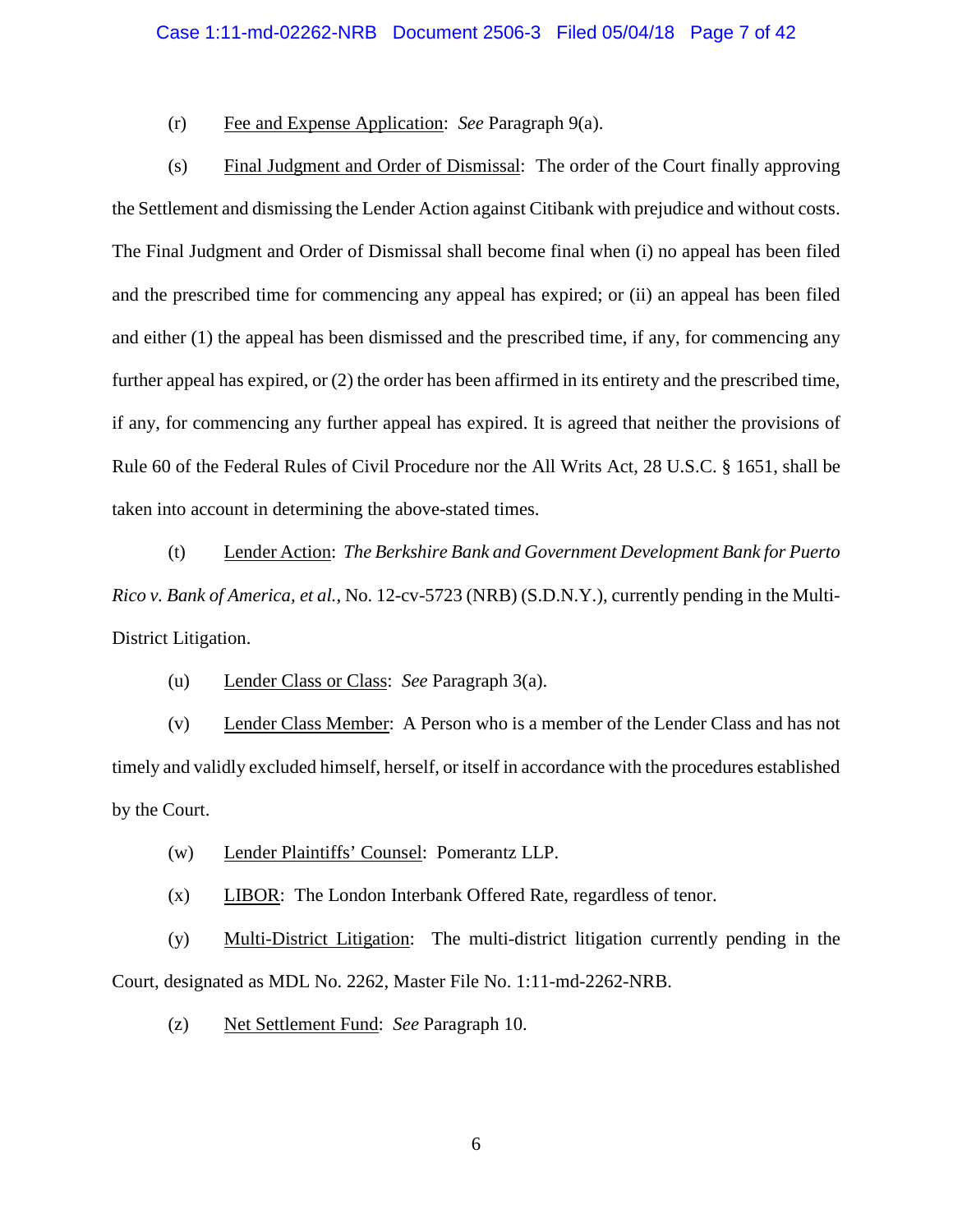#### Case 1:11-md-02262-NRB Document 2506-3 Filed 05/04/18 Page 8 of 42

(aa) Notice: The Notice of Proposed Settlement of Class Action to be provided to the Class as provided in this Agreement and the Preliminary Approval Order.

(bb) OTC Plaintiffs' Action: *Mayor and City Council of Baltimore v. Credit Suisse Group AG, et al.*, No. 11-cv-5450 (NRB), and related class-action cases on behalf of OTC Plaintiffs that are currently pending in the Multi-District Litigation.

(cc) Parties: Citibank and the Lender Plaintiffs.

(dd) Person(s): An individual, corporation, limited liability corporation, professional corporation, limited liability partnership, partnership, limited partnership, association, joint stock company, estate, legal representative, trust, unincorporated association, municipality, state, state agency, any entity that is a creature of any state, any government or any political subdivision, authority, office, bureau or agency of any government, and any business or legal entity, and any spouses, heirs, predecessors, successors, representatives, or assignees of the foregoing.

(ee) Plan of Distribution: A plan or formula of allocation of the Net Settlement Fund whereby the Settlement Fund shall be distributed to Authorized Claimants after payment of expenses of notice and administration of the Settlement, Taxes and tax expenses, and such attorneys' fees, costs, interest, and other expenses as may be awarded by the Court. At a time and in a manner determined by the Court, Lender Plaintiffs' Counsel shall submit for Court approval a Plan of Distribution for the Lender Class that will provide for the distribution of the applicable Net Settlement Fund. The Plan of Distribution shall be devised and implemented with the assistance of the Claims Administrator.

(ff) Preliminary Approval Order: An order of the Court that preliminarily approves the Settlement and directs Notice thereof to the Class.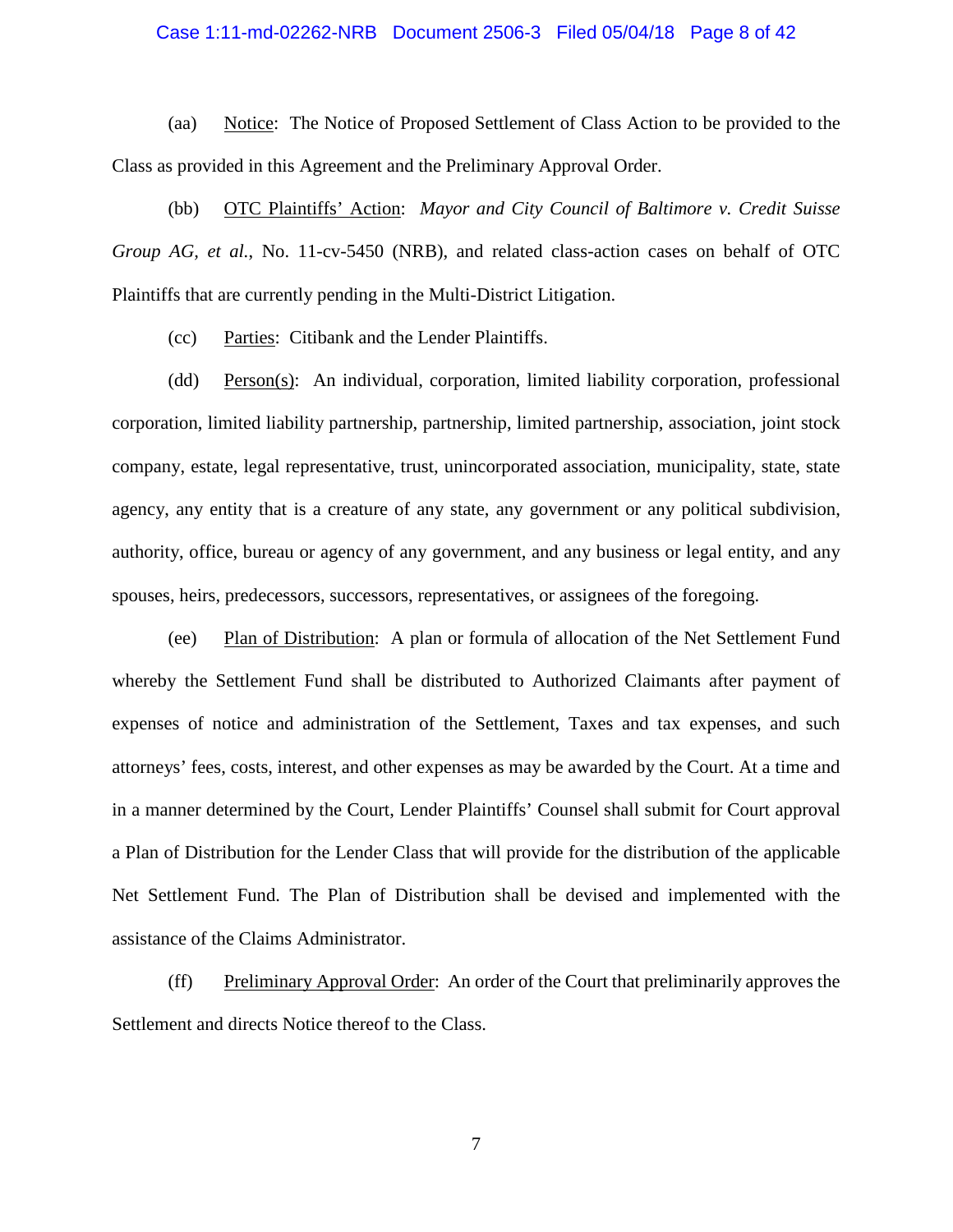## Case 1:11-md-02262-NRB Document 2506-3 Filed 05/04/18 Page 9 of 42

(gg) Released Claims: Any and all manner of claims, actions or causes of action, crossclaims, counter-claims, charges, liabilities, demands, judgments, suits, obligations, debts, setoffs, rights of recovery, or liabilities for any obligations of any kind whatsoever (however denominated), of every nature and description, whether known or unknown, whether class or individual, in law or equity or arising under constitution, statute, state, federal, common, or foreign law or regulation (including Rule 11 of the Federal Rules of Civil Procedure), ordinance, contract, or otherwise in nature, for fees, costs, penalties, fines, debts, expenses, attorneys' fees, and damages whenever incurred, and liabilities of any nature whatsoever (including joint and several), known or unknown, suspected or unsuspected, asserted or unasserted, that arise out of or relate in any way to the origination, ownership, purchase, or sale of loans with interest rates tied to LIBOR which adjusted during the Class Period and the acts, facts, statements, or omissions that were or could have been alleged or asserted by Lender Plaintiffs or any member of the Settlement Class in the Lender Action or in any other action in any court or forum.

(hh) Released Party or Released Parties: Citibank and each of its past or present direct and indirect parents (including holding companies), subsidiaries, affiliates, associates (all as defined in SEC Rule 12b-2 promulgated pursuant to the Securities Exchange Act of 1934), predecessors, successors, and each of their respective officers, directors, employees, agents, attorneys, insurers, underwriters, legal or other representatives, trustees, heirs, executors, administrators, advisors, and assigns. Released Parties does not include: (i) any of the other Defendants or (ii) any other Person formerly named as a party in the Lender Action.

(ii) Releasing Party or Releasing Parties: Individually and collectively, Lender Plaintiffs and each Lender Class Member, on behalf of themselves and any of their respective past or present officers, directors, stockholders, agents, employees, legal representatives, partners,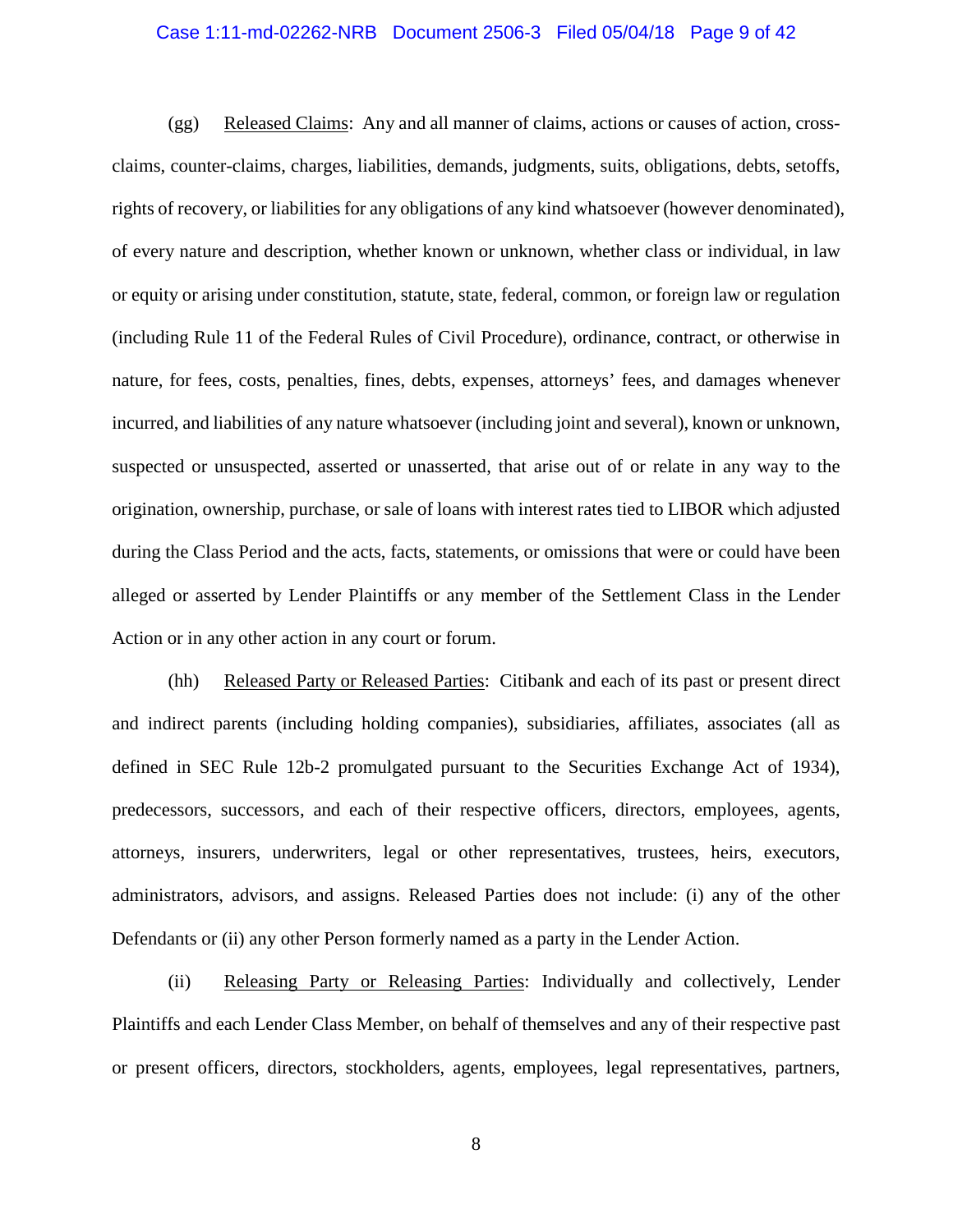## Case 1:11-md-02262-NRB Document 2506-3 Filed 05/04/18 Page 10 of 42

associates, trustees, beneficiaries, parents, subsidiaries, divisions, affiliates, heirs, executors, administrators, purchasers, predecessors, successors, and assigns, whether or not they object to the Settlement and whether or not they make a claim for payment from the Net Settlement Fund.

- (ii) Settlement: The settlement set forth in this Agreement.
- (kk) Settlement Amount: Twenty-three million U.S. dollars (\$23 million).

(ll) Settlement Fund: The escrow account established pursuant to Paragraph 10 of this Agreement, including all monies held therein in accordance with the terms of this Agreement.

(mm) Settling Defendant: Citibank.

(nn) Settling Defendant's Claims: Claims, including "Unknown Claims" as defined below, that any Released Party may have against a Releasing Party or Lender Plaintiffs' Counsel, shall include all claims and causes of action of every nature and description, whether known or unknown, whether arising under federal, state, common, or foreign law (including Rule 11 of the Federal Rules of Civil Procedure), that arise out of or relate in any way to the institution, prosecution, or settlement of the claims against Citibank, except for claims relating to the enforcement of the Agreement. For the avoidance of doubt, Settling Defendant's Claims does not include claims relating to or arising out of non-U.S. Dollar LIBOR-Based Loan or any other claims that do not arise out of the factual predicate of the Lender Action.

(oo) Summary Notice: The summary notice of proposed Settlement and hearing for publication.

(pp) Unknown Claims: Any and all Released Claims against the Released Parties which Releasing Parties do not know or suspect to exist in his, her, or its favor as of the Effective Date, and the Settling Defendant's Claims against Releasing Parties which Released Parties do not know or suspect to exist in his, her, or its favor as of the Effective Date, which if known by the Releasing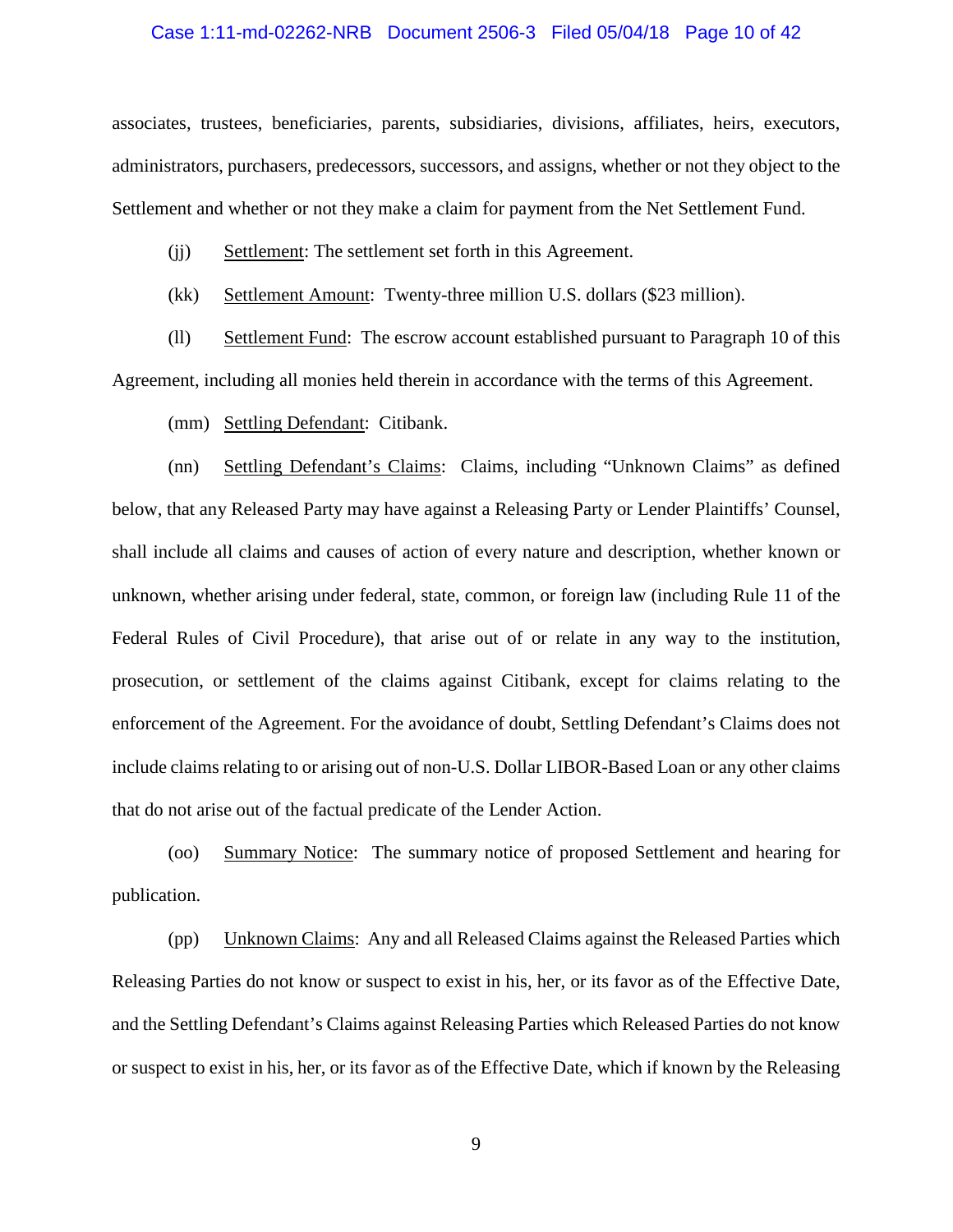#### Case 1:11-md-02262-NRB Document 2506-3 Filed 05/04/18 Page 11 of 42

Parties or Released Parties might have affected his, her, or its decision(s) with respect to the Settlement. With respect to any and all Released Claims and Settling Defendant's Claims, the Parties stipulate and agree that by operation of the Final Judgment and Order of Dismissal, upon the Effective Date, Releasing Parties and Released Parties shall have expressly waived, and each Lender Class Member shall be deemed to have waived, and by operation of the Final Judgment and Order of Dismissal shall have expressly waived, the provisions, rights and benefits of California Civil Code § 1542, which provides as follows:

> A GENERAL RELEASE DOES NOT EXTEND TO CLAIMS WHICH THE CREDITOR DOES NOT KNOW OR SUSPECT TO EXIST IN HIS OR HER FAVOR AT THE TIME OF EXECUTING THE RELEASE, WHICH IF KNOWN BY HIM OR HER MUST HAVE MATERIALLY AFFECTED HIS OR HER SETTLEMENT WITH THE DEBTOR.

and any and all provisions, rights and benefits conferred by any law of any state or territory of the United States, or principle of common law, which is similar, comparable, or equivalent to California Civil Code § 1542.

The Releasing Parties and Released Parties may hereafter discover facts other than or different from those which they now know or believe to be true with respect to the subject matter of the Released Claims and Settling Defendant's Claims. Nevertheless, Lender Plaintiffs and the Released Parties shall expressly, fully, finally, and forever settle and release, and each Lender Class Member, upon the Effective Date, shall be deemed to have, and by operation of the Final Judgment and Order of Dismissal shall have, fully, finally, and forever settled and released, any and all Released Claims and Settling Defendant's Claims, whether or not concealed or hidden, without regard to the subsequent discovery or existence of such different or additional facts. Lender Plaintiffs and the Released Parties acknowledge, and Lender Class Members shall be deemed to have acknowledged, that the inclusion of "Unknown Claims" in the definition of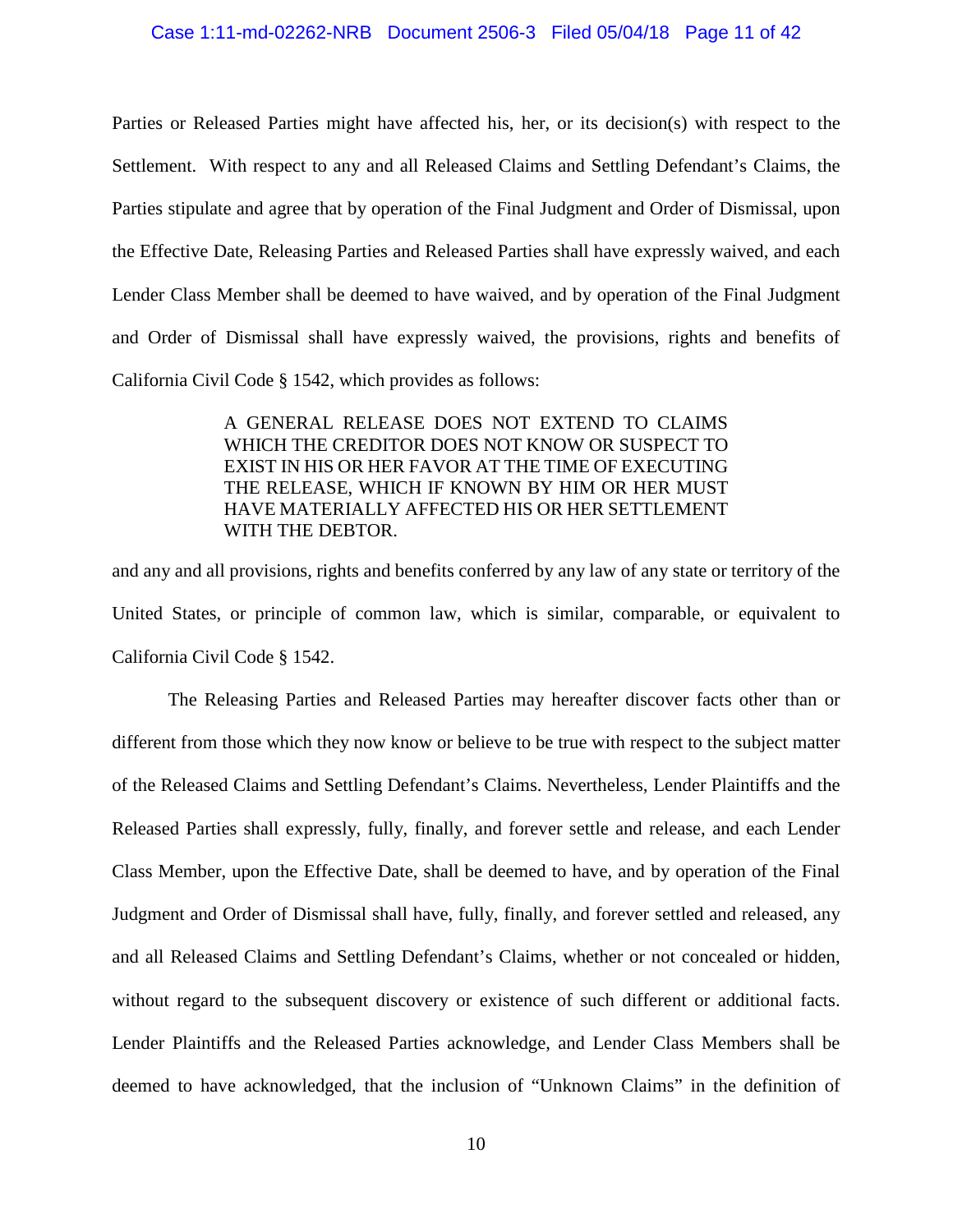### Case 1:11-md-02262-NRB Document 2506-3 Filed 05/04/18 Page 12 of 42

Released Claims and Settling Defendant's Claims was separately bargained for and is a key element of the Agreement.

(qq) U.S. Dollar LIBOR-Based Loan: A loan with any term, provision, obligation or right to pay, to be paid, or to receive interest based upon any U.S. Dollar LIBOR rate, including but not limited to business or home loans. For the avoidance of doubt, U.S. Dollar LIBOR-Based Loan does not include the instruments covered by the proposed class in the OTC Plaintiffs' Action, which include asset swaps, collateralized debt obligations, credit default swaps, forward rate agreements, inflation swaps, interest rate swaps, total return swaps, options and floating rate notes entered directly with a defendant in the OTC Plaintiffs' Action.

## **3. SETTLEMENT CLASS CERTIFICATION**

(a) Subject to Court approval, the following Settlement Class shall be certified as to Citibank (the "Class" or "Lender Class"):

> All lending institutions headquartered in the United States, including its fifty (50) states and United States territories, that originated loans, held loans, purchased whole loans, purchased interests in loans or sold loans with interest rates tied to USD LIBOR, which rates adjusted at any time between August 1, 2007 and May 31, 2010 (the "Class Period").

(b) Specifically excluded from the Class are Defendants; Released Parties; coconspirators (if any) identified by Lender Plaintiffs prior to the Execution Date; any entity in which any Defendant, Released Party, or co-conspirator has a controlling interest; any affiliate, legal representative, heir, successor, or assign of any Defendant, Released Party, or co-conspirator and any person acting on their behalf. Also excluded from the Class are any judicial officers presiding over the Lender Action and the members of his/her immediate families and judicial staff..

(c) The Parties' definition of a Settlement Class is only for purposes of effectuating a settlement and for no other purpose. Citibank retains all of its objections, arguments, and defenses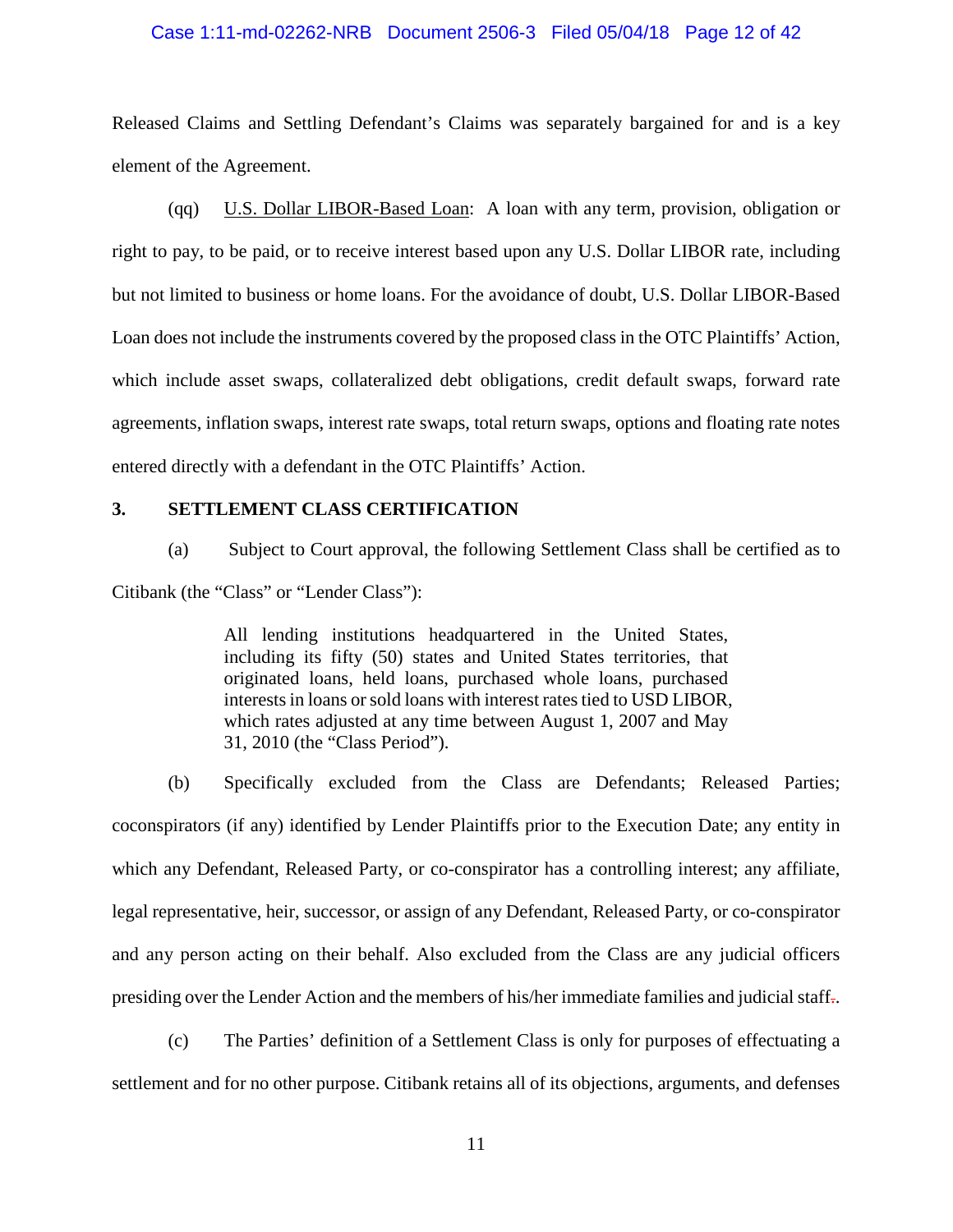## Case 1:11-md-02262-NRB Document 2506-3 Filed 05/04/18 Page 13 of 42

with respect to class certification, and reserves all rights to contest class certification, if the Settlement does not receive the Court's final approval, if the Court's approval is reversed or vacated on appeal, if this Agreement is terminated as provided herein, or if the Settlement otherwise fails to become effective. The Parties acknowledge that there has been no stipulation to any Class or certification of any Class for any purpose other than effectuating the Settlement, and that if the Settlement does not receive the Court's final approval, if the Court's approval is reversed or vacated on appeal, if this Agreement is terminated as provided herein, or if the Settlement otherwise fails to become effective, this Agreement as to certification of the Lender Class becomes null and void *ab initio*. This Agreement or any other Settlement-related statement may not be cited in support of any argument for certifying any litigation class.

## **4. GOOD-FAITH EFFORTS TO EFFECTUATE THIS SETTLEMENT AGREEMENT**

The Parties agree to cooperate with one another in good faith to effectuate and implement the terms and conditions of this Agreement and to exercise their reasonable best efforts to accomplish the terms of this Agreement. This includes Citibank serving notice on those persons and entities entitled to receive notice pursuant to 28 U.S.C. § 1715.

## **5. PRELIMINARY APPROVAL ORDER, NOTICE, AND FAIRNESS HEARING**

(a) Within thirty (30) days of the Execution Date, Lender Plaintiffs' Counsel shall submit to the Court a motion requesting entry of the Preliminary Approval Order. Lender Plaintiffs' Counsel shall share drafts of the papers for this motion with Citibank's Counsel at least one week before the anticipated filing date in order to give Citibank a reasonable opportunity to comment. This motion shall:

> (i) Seek certification of the Class for purposes of settlement only, pursuant to Federal Rule of Civil Procedure 23(a) and 23(b)(3);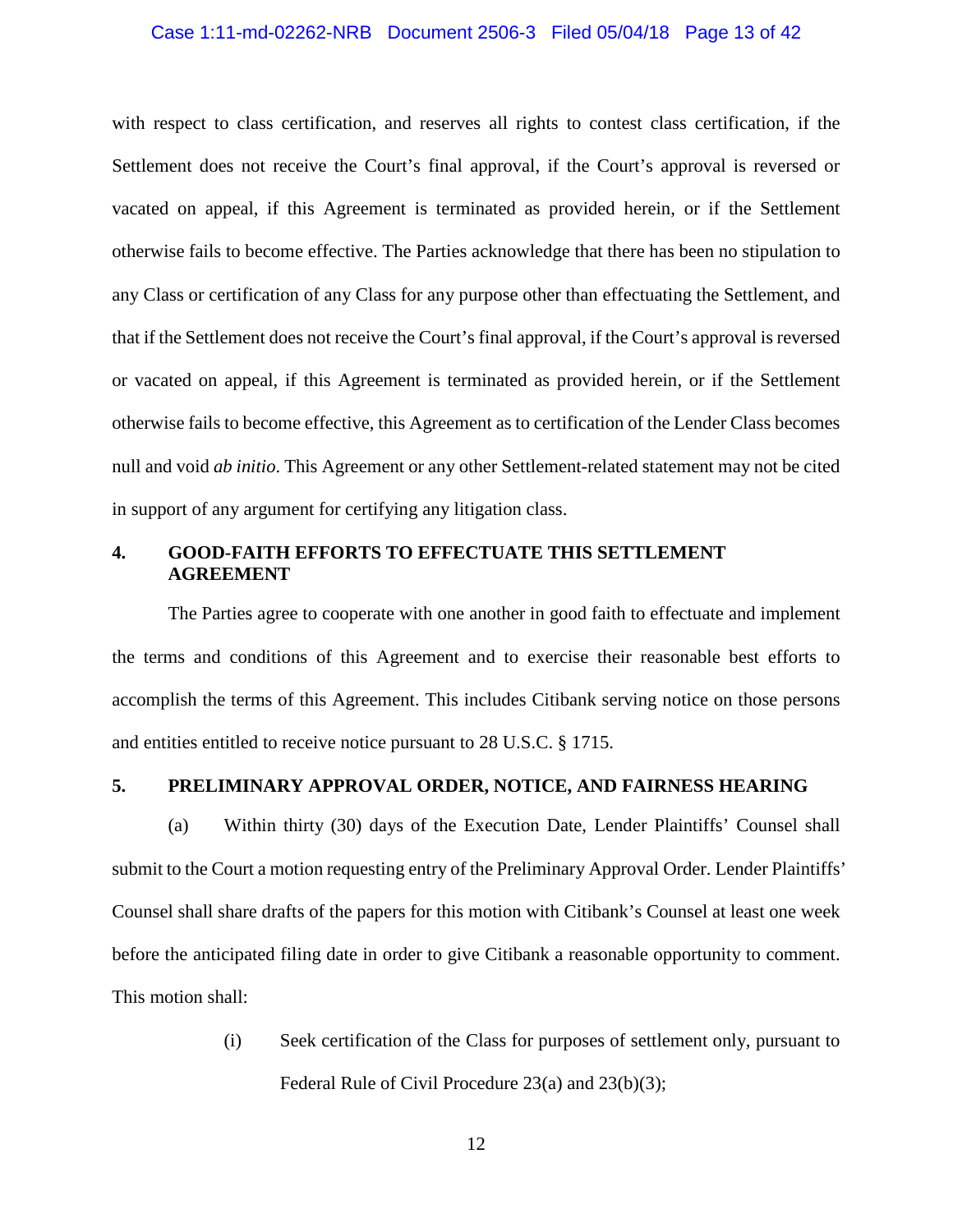- (ii) Request preliminary approval of the Settlement as fair, reasonable, and adequate within the meaning of Federal Rule of Civil Procedure 23;
- (iii) Seek the appointment of the Lender Plaintiffs as Class representatives of the Lender Class under Federal Rule of Civil Procedure 23;
- (iv) Seek appointment of Lender Plaintiffs' Counsel as interim Class counsel under Federal Rule of Civil Procedure 23(g);
- (v) If practicable at the time the motion is filed or otherwise at a later time, seek approval of the form and method of dissemination of (1) the Notice, which shall be mailed along with a proof of claim form via first-class mail, and (2) the Summary Notice, which shall be published based upon the recommendations of the Claims Administrator. The Claims Administrator shall also establish and maintain a dedicated Settlement website, from which each member of the Class can view and download relevant documents, including the Notice, Summary Notice, and proof of claim form;
- (vi) Seek appointment of a qualified claims administrator as the Claims Administrator;
- (vii) Seek appointment of Huntington Bank as Escrow Agent;
- (viii) Stay all proceedings in the Lender Action against Citibank until the Court renders a final decision on approval of the Settlement; and
- (ix) Attach a proposed form of order, which shall include such provisions as are typical in such orders, including (1) a finding that the proposed plan of notice complies with Federal Rule of Civil Procedure 23 and the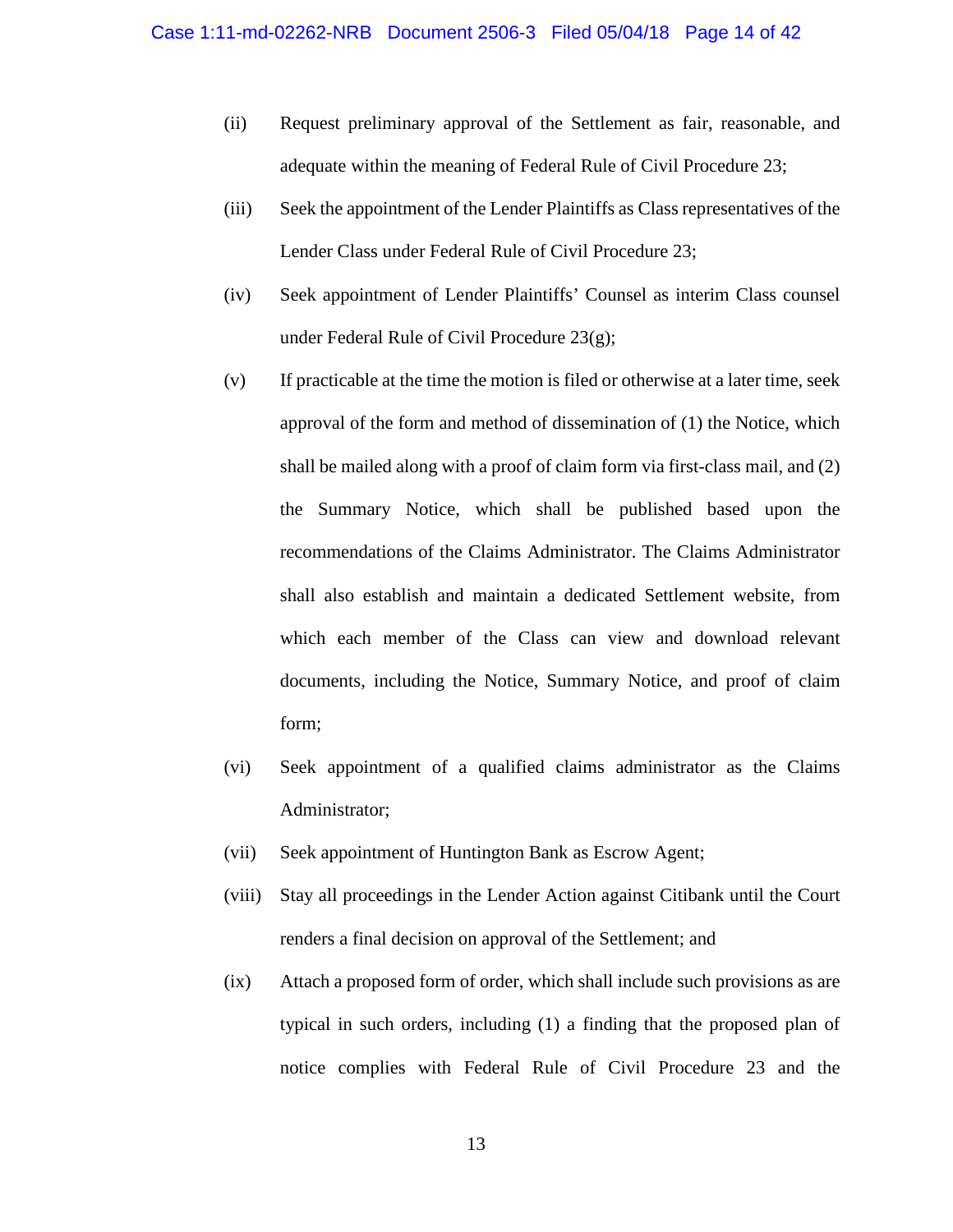requirements of due process, and (2) a provision that, if final approval of the Settlement is not obtained, the Settlement is null and void, and the Parties will revert to their positions *ex ante* without prejudice to their rights, claims, or defenses.

(b) Class Notice shall apprise each member of the Class of his, her, or its right to exclude themselves from the Settlement Class, or object to the Settlement.

(c) Any Person seeking exclusion from the Class must file a timely written request for exclusion ("Request for Exclusion"). Any Person that files a Request for Exclusion shall be excluded from the Class, shall have no rights with respect to this Agreement, and shall receive no payment provided for in this Agreement. A Request for Exclusion must meet all of the following criteria:

- (i) Be in writing;
- (ii) Be signed by the Person or his, her, or its authorized representative;
- (iii) State the name, address and phone number of that Person;
- (iv) Include (1) proof of membership in the Class and (2) a signed statement that "I/we hereby request that I/we be excluded from the proposed Lender Class in the *In re LIBOR-Based Financial Instruments Antitrust Litigation*";
- (v) List and provide documentation regarding any instruments within the Settlement Class definition, including (1) the origination, purchase, or receipt of or the holding of any interest in all loans with interest rates tied to USD LIBOR that adjusted during the Class Period, including any loans issued to the excluding party during the Class Period; and (2)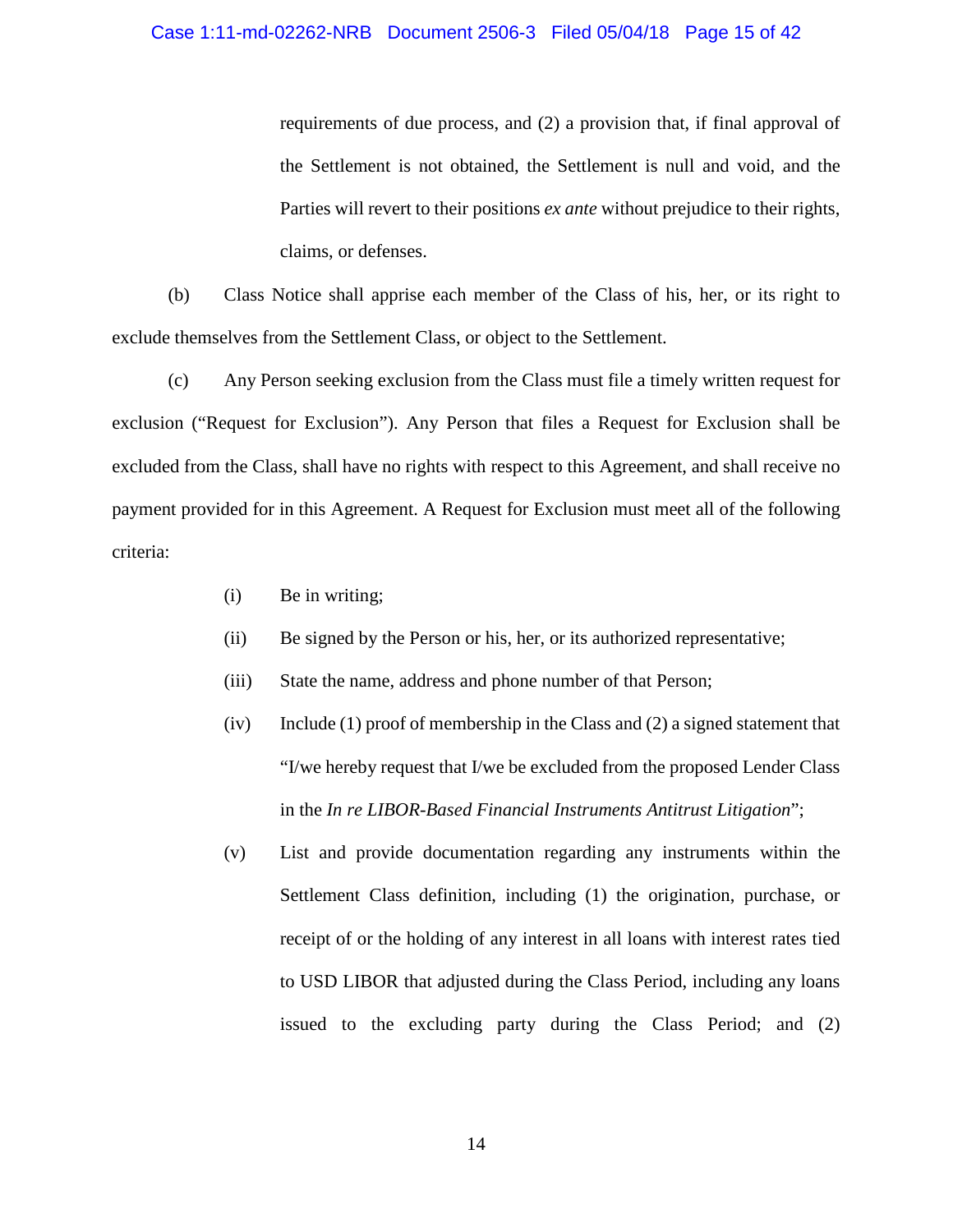documentation demonstrating the interest received or paid during the Class Period for such loans; and

(vi) Be mailed to the Claims Administrator at the address provided in the Class Notice and postmarked no later than twenty-one (21) days prior to the date set for the Fairness Hearing or any other date set by the Court.

(d) A Request for Exclusion that does not include all of the foregoing information, that does not contain the proper signature, that is sent to an address other than the one designated in the Class Notice, or that is not sent within the time specified, shall be invalid, and any Person filing such an invalid request shall be a Lender Class Member and shall be bound by the Settlement, if approved. Lender Plaintiffs' Counsel agrees to provide Citibank with notice of any Person who requests to be excluded from the Class, together with all documents and information provided by such Person, within three (3) business days of receipt by Lender Plaintiffs' Counsel of that Request for Exclusion.

(e) Any Person who has not requested exclusion from the Class and who objects to the Settlement may appear in person or through counsel, at that Person's own expense, at the Fairness Hearing to present any evidence or argument that the Court deems proper and relevant. However, no such Person shall be heard, and no papers, briefs, pleadings, or other documents submitted by any such Person shall be received and considered by the Court, unless such Person properly submits a written objection that includes all of the following:

- (i) A notice of intention to appear;
- (ii) Proof of membership in the Class, including documentation evidencing the ownership of a U.S. Dollar LIBOR-Based Loan during the Class Period; and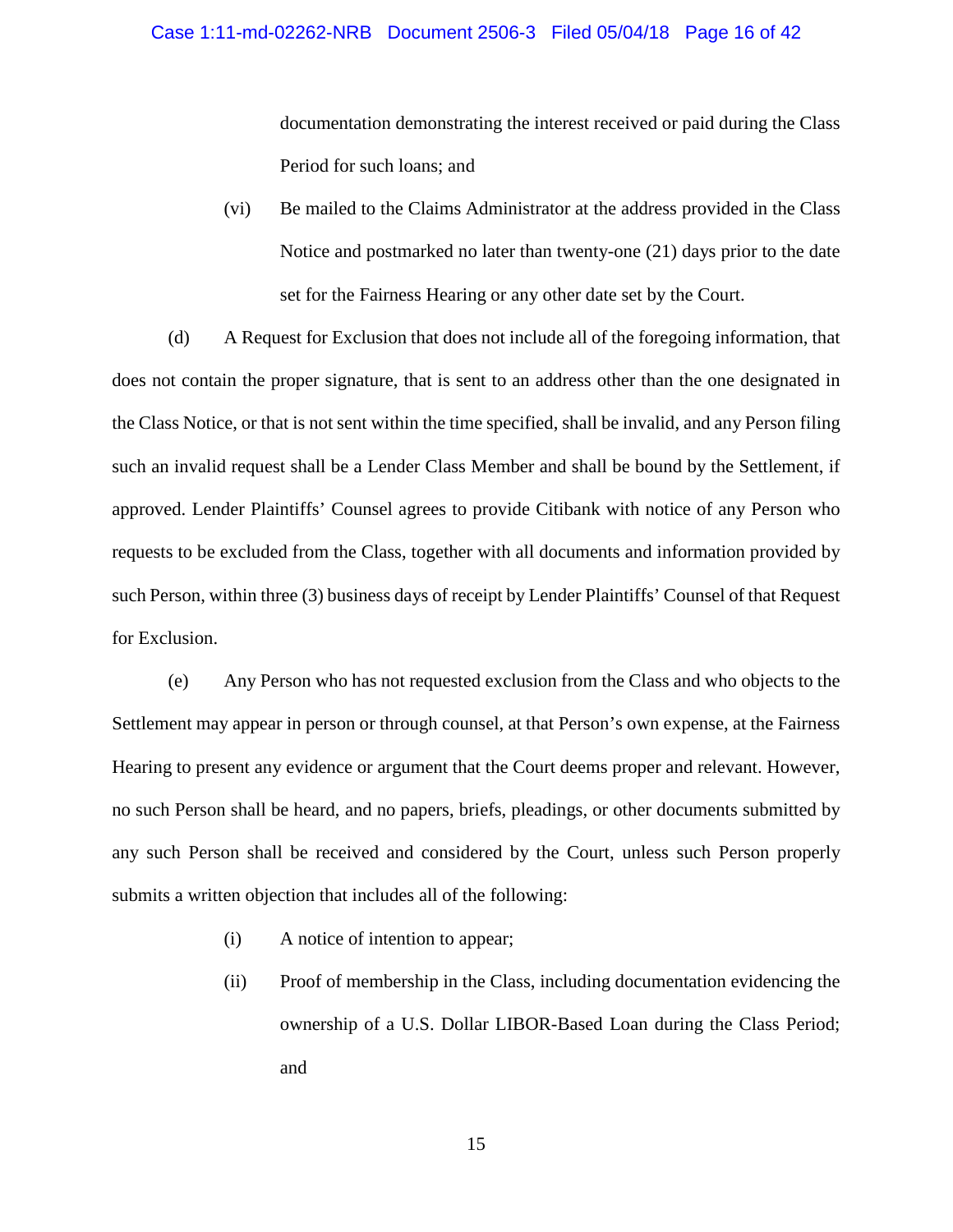(iii) The specific grounds for the objection and any reasons why such Person desires to appear and be heard, as well as all documents or writings that such Person desires the Court to consider.

(f) Such a written objection must be both filed with the Court no later than twenty-one (21) days prior to the date set for the Fairness Hearing and mailed to Lender Plaintiffs' Counsel and Citibank's Counsel at the addresses provided in the Class Notice and postmarked no later than fourteen (14) days prior to the date set for the Fairness Hearing. Any Person that fails to object in the manner prescribed herein shall be deemed to have waived his, her, or its objections and shall be forever barred from making any such objections in the Lender Action, unless otherwise excused for good cause shown, as determined by the Court.

(g) If the Preliminary Approval Order is entered by the Court, Lender Plaintiffs shall seek, and Citibank shall support, entry of a Final Judgment and Order of Dismissal. Lender Plaintiffs' Counsel shall share drafts of the proposed Final Judgment and Order of Dismissal with Citibank's Counsel at least one week before the anticipated filing date in order to give Citibank a reasonable opportunity to comment. The Final Judgment and Order of Dismissal shall meet all of the following criteria:

- (i) Certifies the Class pursuant to Federal Rule of Civil Procedure 23(a) and 23(b)(3) solely for the purpose of the Settlement;
- (ii) Approves finally the Settlement and its terms as being a fair, reasonable, and adequate Settlement as to the Class within the meaning of Federal Rule of Civil Procedure 23 and directing its consummation according to its terms;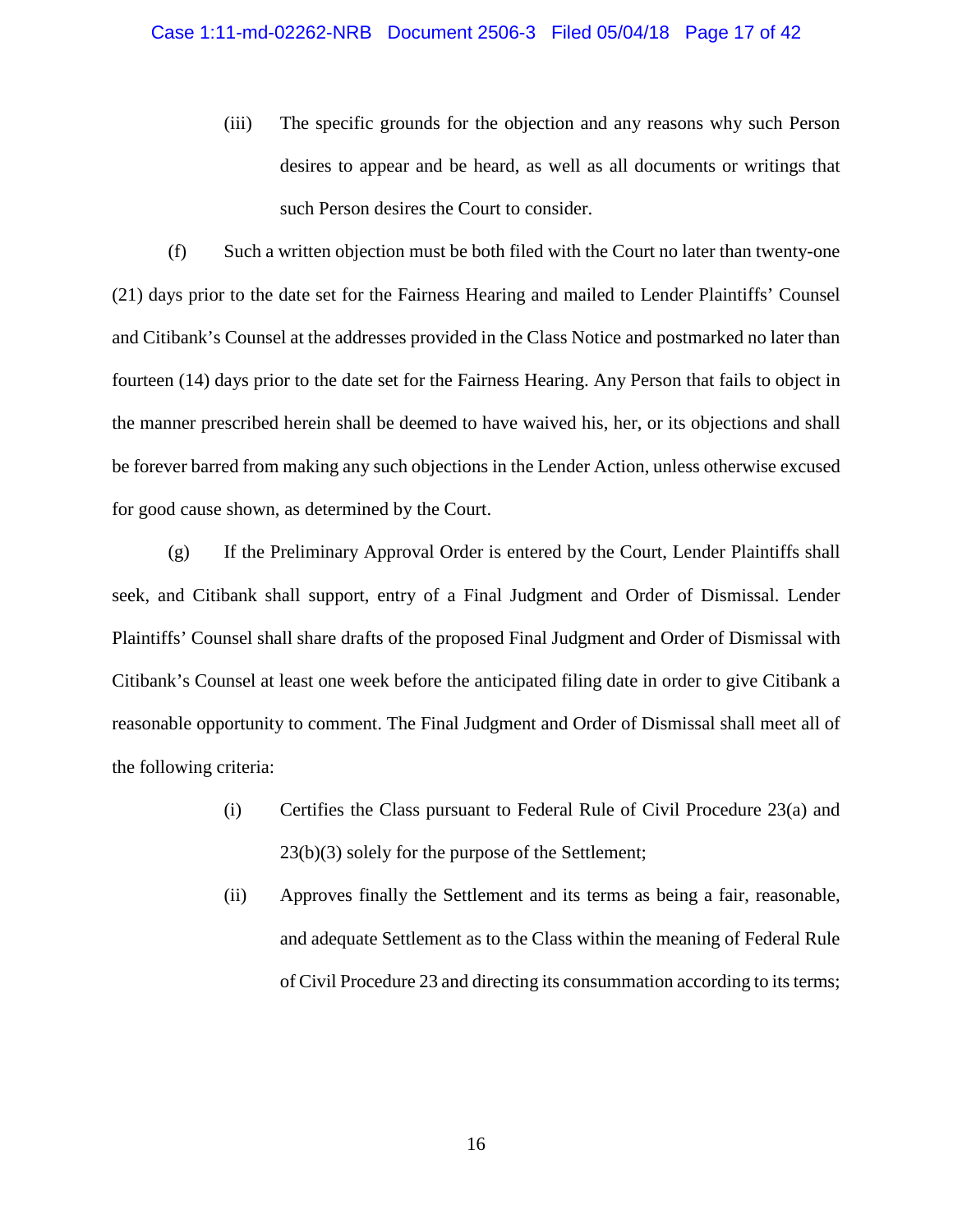- (iii) Finds that the Class Notice constituted due, adequate, and sufficient notice of the Settlement and the Fairness Hearing, and meets the requirements of due process and the Federal Rules of Civil Procedure;
- (iv) Directs that, as to the Released Parties, the Lender Action shall be dismissed with prejudice and, except as provided for in this Agreement, without costs; provided, however, that such dismissal shall not affect, in any way, the right of Lender Plaintiffs or Lender Class Members to pursue claims, if any, outside the scope of the Released Claims;
- (v) Orders that the Releasing Parties are permanently enjoined and barred from instituting, commencing, or prosecuting any action or other proceeding asserting any Released Claims against any Released Party;
- (vi) Retains with the Court exclusive jurisdiction over the Settlement and this Agreement, including the administration and consummation of the Settlement; and
- (vii) Determines under Federal Rule of Civil Procedure 54(b) that there is no just reason for delay and directs that the judgment of dismissal as to Citibank shall be final and entered forthwith.

# **6. EFFECTIVE DATE OF SETTLEMENT**

(a) The Effective Date of Settlement shall be the date when all of the following events shall have occurred and shall be conditioned on the occurrence of all of the following events:

- (i) The contribution to the Settlement Fund has been made pursuant to this Agreement;
- (ii) Entry of the Preliminary Approval Order;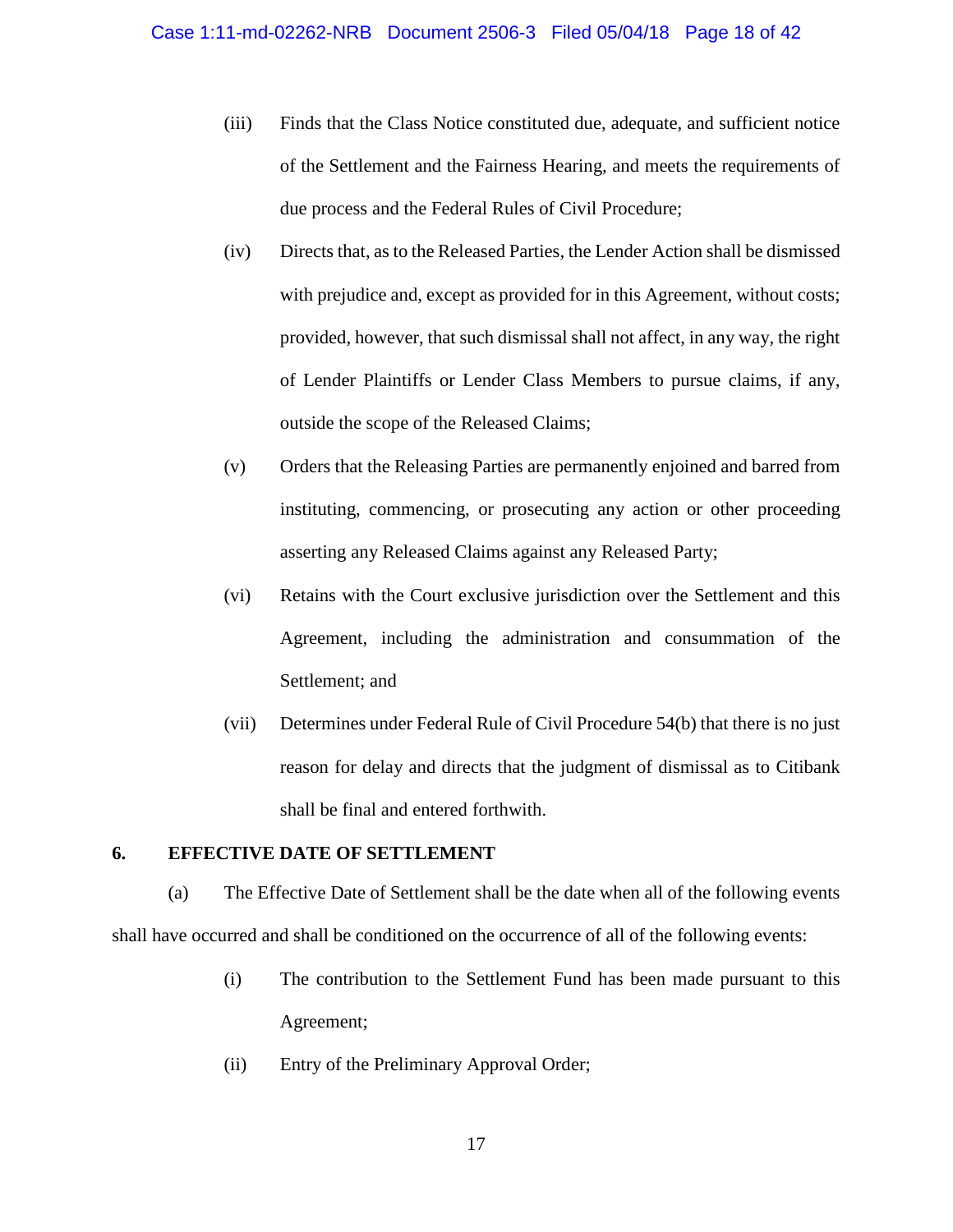- (iii) Final approval by the Court of the Settlement, following Class Notice and the Fairness Hearing;
- (iv) No Party has exercised his, her, or its rights to terminate this Agreement pursuant to Paragraphs 10(c), 13(a), or 13(d); and
- (v) Entry by the Court of a Final Judgment and Order of Dismissal, and the Final Judgment and Order of Dismissal becomes final, or, in the event that the Court enters an Alternative Judgment and neither Lender Plaintiffs nor Citibank elects to terminate this Agreement, and such Alternative Judgment becomes final.

(b) Notwithstanding any other provision herein, any proceeding, order, motion for reconsideration, appeal, or petition for a writ of certiorari or its equivalent, pertaining solely to any Plan of Distribution or Fee and Expense Application (or both), shall not in any way delay or preclude the Effective Date.

(c) This Agreement is not contingent on any of the Parties settling with any other party to the Action or in any other litigation.

## **7. CLAIMS ADMINISTRATOR AND SETTLEMENT ADMINISTRATOR**

(a) Pursuant to the Preliminary Approval Order and subject to Court approval, Lender Plaintiffs' Counsel shall engage a qualified claims administrator as the Claims Administrator. The Claims Administrator shall assist with the Settlement claims process as set forth herein.

(b) The Claims Administrator shall effectuate the notice plan approved by the Court, shall administer and calculate the claims submitted by Lender Class Members, and shall oversee distribution of the Net Settlement Fund to Authorized Claimants in accordance with the Plan of Distribution.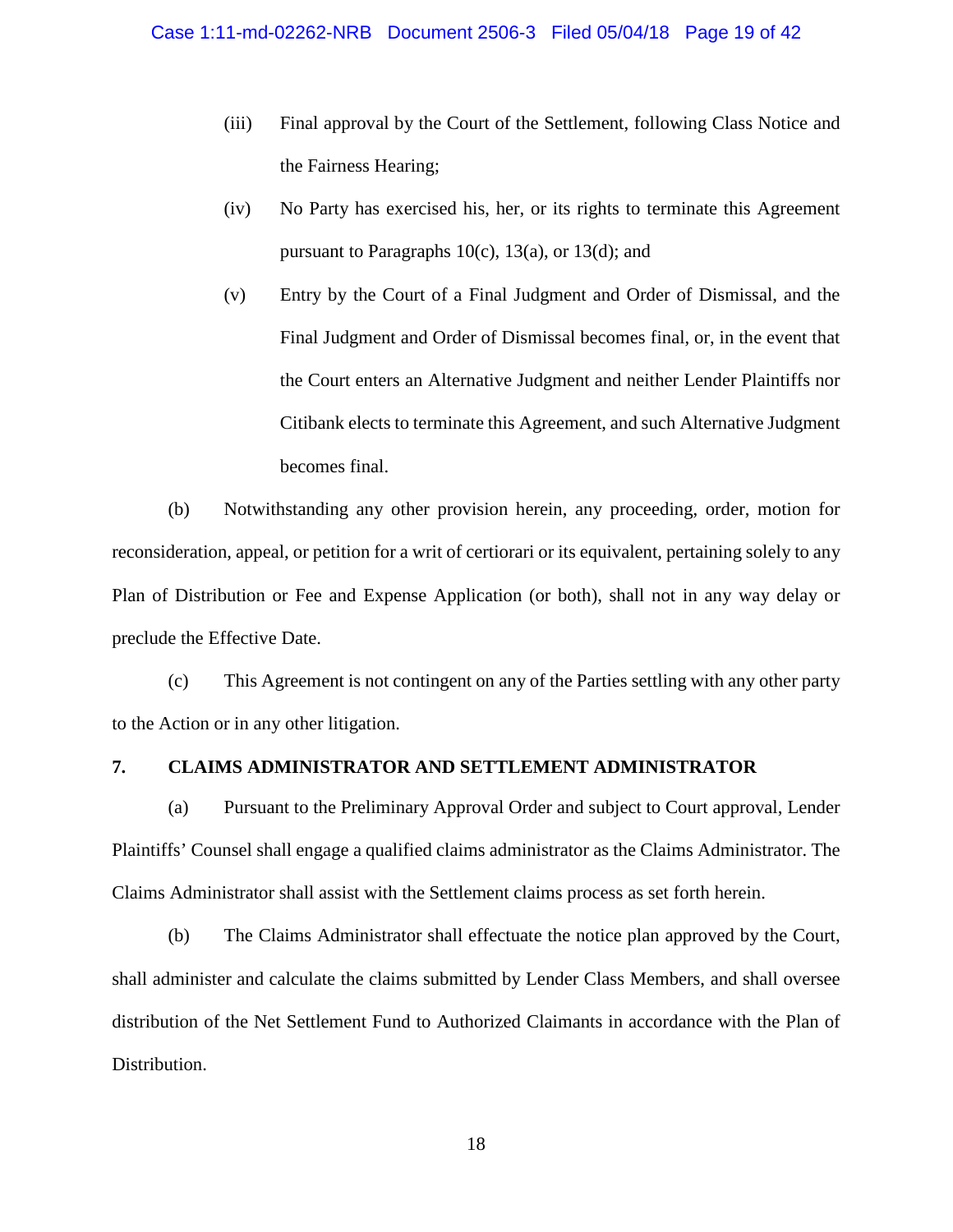## Case 1:11-md-02262-NRB Document 2506-3 Filed 05/04/18 Page 20 of 42

(c) Citibank shall have no involvement in (or liability for) selection of the Claims Administrator, the claims administration process, or the Plan of Allocation of the Settlement proceeds.

## **8. SCOPE AND EFFECT OF SETTLEMENT**

(a) The obligations incurred pursuant to this Agreement shall be in full and final disposition of the following:

- (i) The Lender Action against Citibank;
- (ii) Any and all Released Claims as against all Released Parties with prejudice and without costs; and
- (iii) Any and all Settling Defendant's Claims as against all Releasing Parties.
- (b) Upon the Effective Date of Settlement, each of the Releasing Parties:
	- (i) Shall be deemed to have, and by operation of the Final Judgment and Order of Dismissal, shall have, fully, finally, and forever waived, released, and discharged all Released Claims against the Released Parties, regardless of whether such Releasing Party executes and delivers a proof of claim;
	- (ii) Shall forever be enjoined from prosecuting in any forum any Released Claim against any of the Released Parties; and
	- (iii) Agrees and covenants not to sue any of the Released Parties on the basis of any Released Claims or to assist any third party in commencing or maintaining any suit against any Released Party related in any way to any Released Claims.
- (c) Upon the Effective Date of Settlement, each of the Released Parties:
	- (i) Shall be deemed to have, and by operation of the Final Judgment and Order of Dismissal shall have fully, finally, and forever released and discharged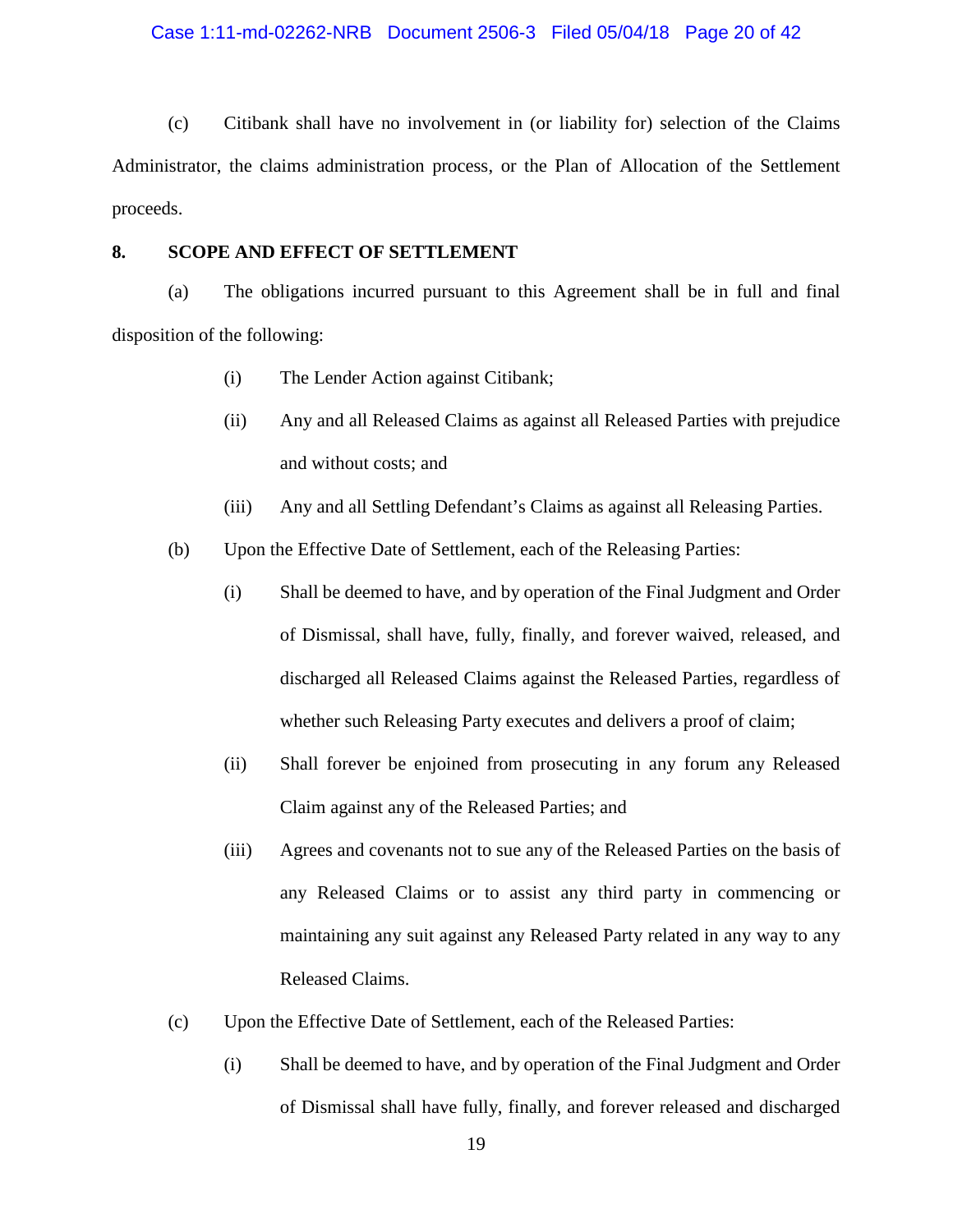Lender Plaintiffs, Lender Plaintiffs' Counsel, and each and all Lender Class Members from each and every one of the Settling Defendant's Claims;

- (ii) Shall forever be enjoined from prosecuting the Settling Defendant's Claims; and
- (iii) Agrees and covenants not to sue on the basis of the Settling Defendant's Claims, or to assist any third party in commencing or maintaining any such suit related to the Settling Defendant's Claims.

(d) The releases provided in this Agreement shall become effective immediately upon occurrence of the Effective Date of Settlement without the need for any further action, notice, condition, or event.

(e) As an express and material condition of this Agreement, the Court shall enter an order, in the Final Judgment and Order of Dismissal or otherwise, with prejudice and without costs, to the extent permitted by law, barring claims against the Released Parties for contribution or indemnification (however denominated) for all or a portion of any amounts paid or awarded in the Lender Action by way of settlement, judgment, or otherwise by any of the following:

- (i) Any of the other Defendants currently named in the Lender Action;
- (ii) Any other Person formerly named as a party in the Lender Action; or
- (iii) Any other Person subsequently added or joined as a party in the Lender Action.

(f) In the event that this Agreement is terminated pursuant to Paragraphs  $10(c)$ ,  $13(a)$ , or 13(d), or any condition for the final approval of this Agreement is not satisfied, the release and covenant not to sue provisions of the foregoing paragraphs shall be null and void and unenforceable.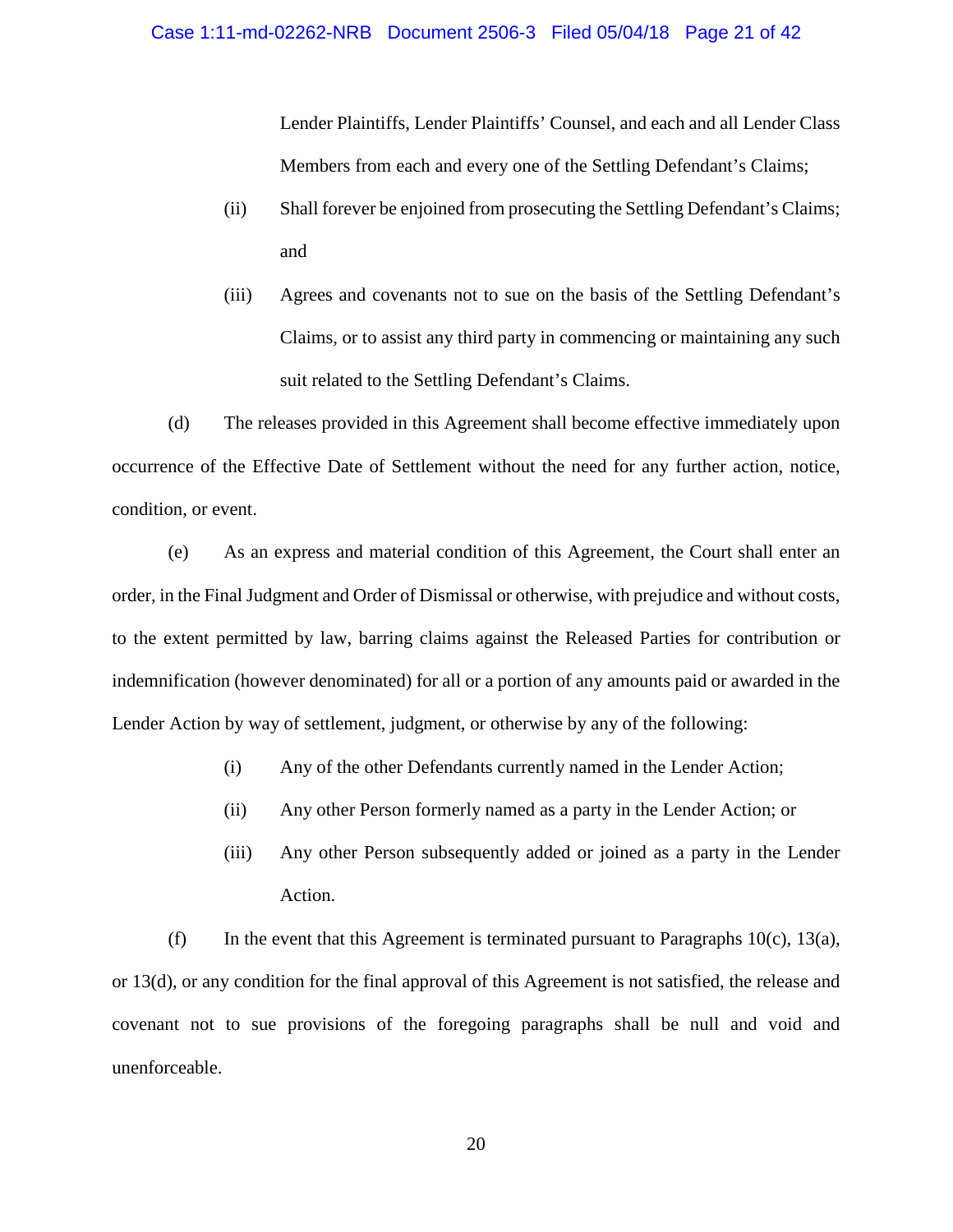## **9. FEE AND EXPENSE APPLICATION**

(a) Lender Plaintiffs' Counsel shall submit an application or applications (the "Fee and

Expense Application") to the Court for an award from the Settlement Fund of the following:

- (i) Attorneys' fees from the Settlement Fund;
- (ii) Reimbursement of litigation expenses, plus interest, incurred in connection with the prosecution of the Lender Action; and
- (iii) May also seek service awards for Lender Plaintiffs in conjunction with their representation of the Class.

(b) Citibank shall take no position regarding the Fee and Expense Application. Attorneys' fees, expenses, and interest as are awarded by the Court ("Fee and Expense Award") to Lender Plaintiffs' Counsel shall be paid from the Settlement Fund to Lender Plaintiffs' Counsel no later than five (5) business days after the Court enters the Final Judgment, notwithstanding any objections to the Agreement or the fee request, or any appeal therefrom, or any collateral attack on the Settlement or fee award. This payment shall be subject to Lender Plaintiffs' Counsel's obligation to make appropriate refund or repayment if the award of attorneys' fees and litigation expenses is for any reason subsequently reduced or reversed. Such repayment or refund shall be made no later than thirty (30) days after Lender Plaintiffs' Counsel's receipt from the Court of notice of any final non-appealable order that reverses or reduces any award of attorneys' fees or litigation expenses.

(c) Notwithstanding any other provision of this Agreement to the contrary, the Fee and Expense Application shall be considered by the Court separate and apart from its consideration of the fairness, reasonableness, and adequacy of the Settlement, and any order or proceeding relating to the Fee and Expense Application, or any appeal of any order relating thereto or reversal or modification thereof, shall not operate to terminate or cancel this Agreement or the Settlement of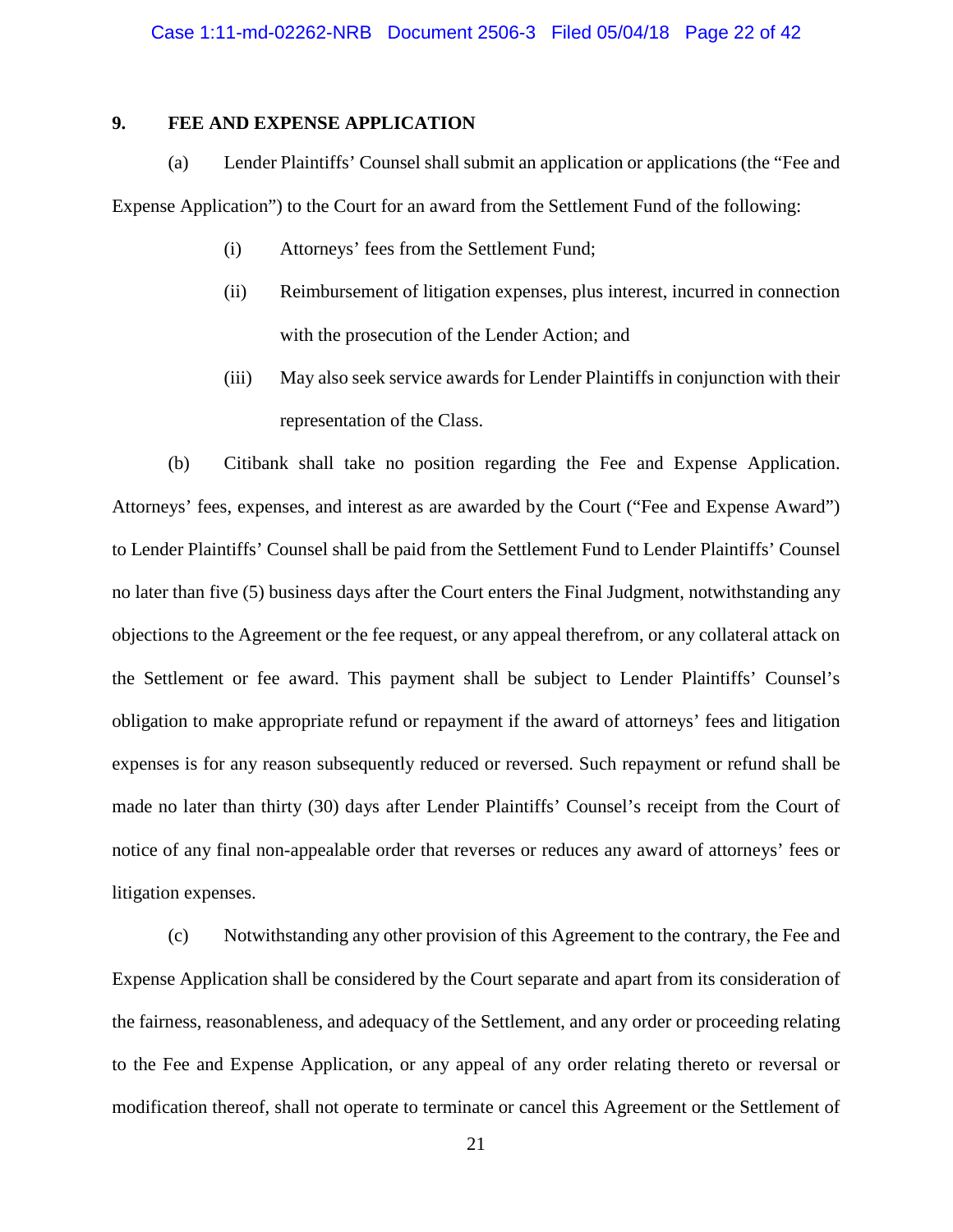## Case 1:11-md-02262-NRB Document 2506-3 Filed 05/04/18 Page 23 of 42

the Lender Action, or affect the finality or binding nature of any of the releases granted hereunder. The Released Parties shall have no responsibility for, and no liability whatsoever with respect to, any payment of attorneys' fees or expenses to Lender Plaintiffs' Counsel.

## **10. THE SETTLEMENT FUND**

(a) The Settlement Fund shall be established as an escrow account and administered by the Escrow Agent, subject to approval by the Court. The Settlement Fund shall be administered pursuant to this Agreement and subject to the Court's continuing supervision and control. No monies shall be paid from the Settlement Fund without the specific authorization of Lender Plaintiffs' Counsel. Lead Plaintiffs and Lead Counsel agree to enter into an appropriate escrow agreement with the Escrow Agent in conformance with this Agreement.

(b) In consideration of the full release and discharge of all claims, Citibank will cause to be wired twenty-three million U.S. dollars (\$23,000,000) (the "Settlement Amount") as follows:

- (i) Five (5) business days following the Execution Date, five hundred thousand U.S. dollars (\$500,000) shall be wired to a Settlement Administration Account to be maintained by the Escrow Agent for the purpose of notice and claims administration. Lender Plaintiffs' Counsel may use these funds for notice and administration expenses, without court approval only after Preliminary Approval of the Settlement. If for any reason the Settlement fails to become effective, the amounts paid or incurred for such expenses shall not be recoupable by Citibank from Lender Plaintiffs' Counsel or any other Person.
- (ii) Fifteen (15) business days following Preliminary Approval of the Settlement, eleven million and two hundred fifty thousand U.S. dollars (\$11,250,000) shall be wired to an interest-bearing escrow account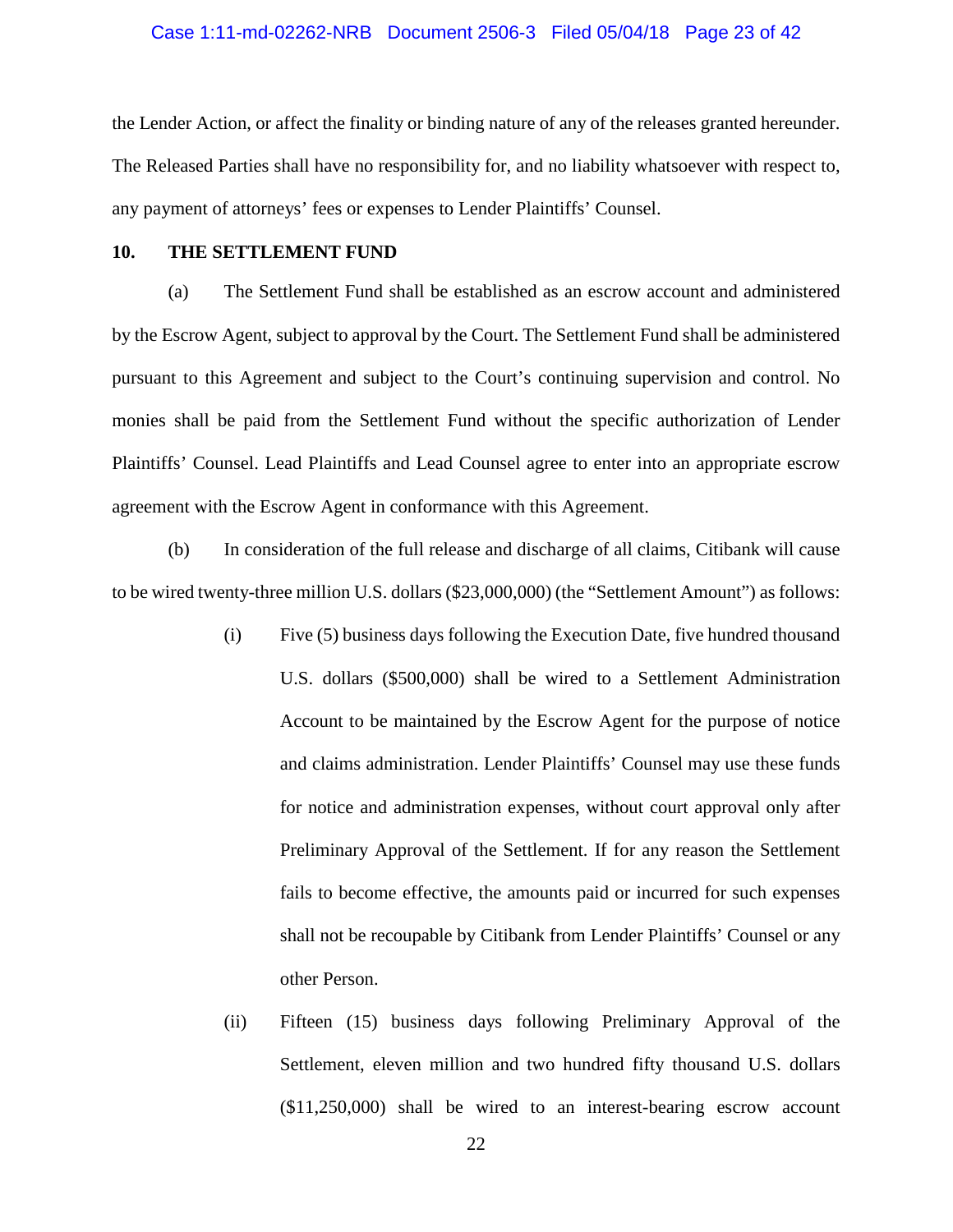maintained by the Escrow Agent. These funds, together with any and all interest earned thereon, shall constitute the Settlement Fund.

- (iii) Fifteen (15) business days following the Court's entry of a Final Judgment, eleven million and two hundred fifty thousand U.S. dollars (\$11,250,000) shall be wired to the Settlement Fund.
- (iv) The time periods to make these payments shall not begin to run unless and until Lender Plaintiffs' Counsel have provided appropriate wire instructions and a Form W-9.

(c) Without prejudice to Lender Plaintiffs' right to seek enforcement of this Agreement by motion or otherwise, if any of the Settlement Amount payments referenced above is not timely transferred to the escrow account, Lender Plaintiffs' Counsel may terminate this Agreement if the following occur:

- (i) Lender Plaintiffs' Counsel has notified Citibank's Counsel in writing of Lender Plaintiffs' Counsel's intention to terminate this Agreement; and
- (ii) The amount due is not transferred to the Settlement Fund within ten (10) business days after Lender Plaintiffs' Counsel has provided such written notice.

(d) The Settlement Fund shall be invested exclusively in accounts backed by the full faith and credit of the United States Government or fully insured by the United States Government or an agency thereof, including a U.S. Treasury Fund or a bank account that is either: (i) fully insured by the Federal Deposit Insurance Corporation ("FDIC"); or (ii) secured by instruments backed by the full faith and credit of the United States Government. The proceeds of these accounts shall be reinvested in similar instruments at their then-current market rates as they mature. All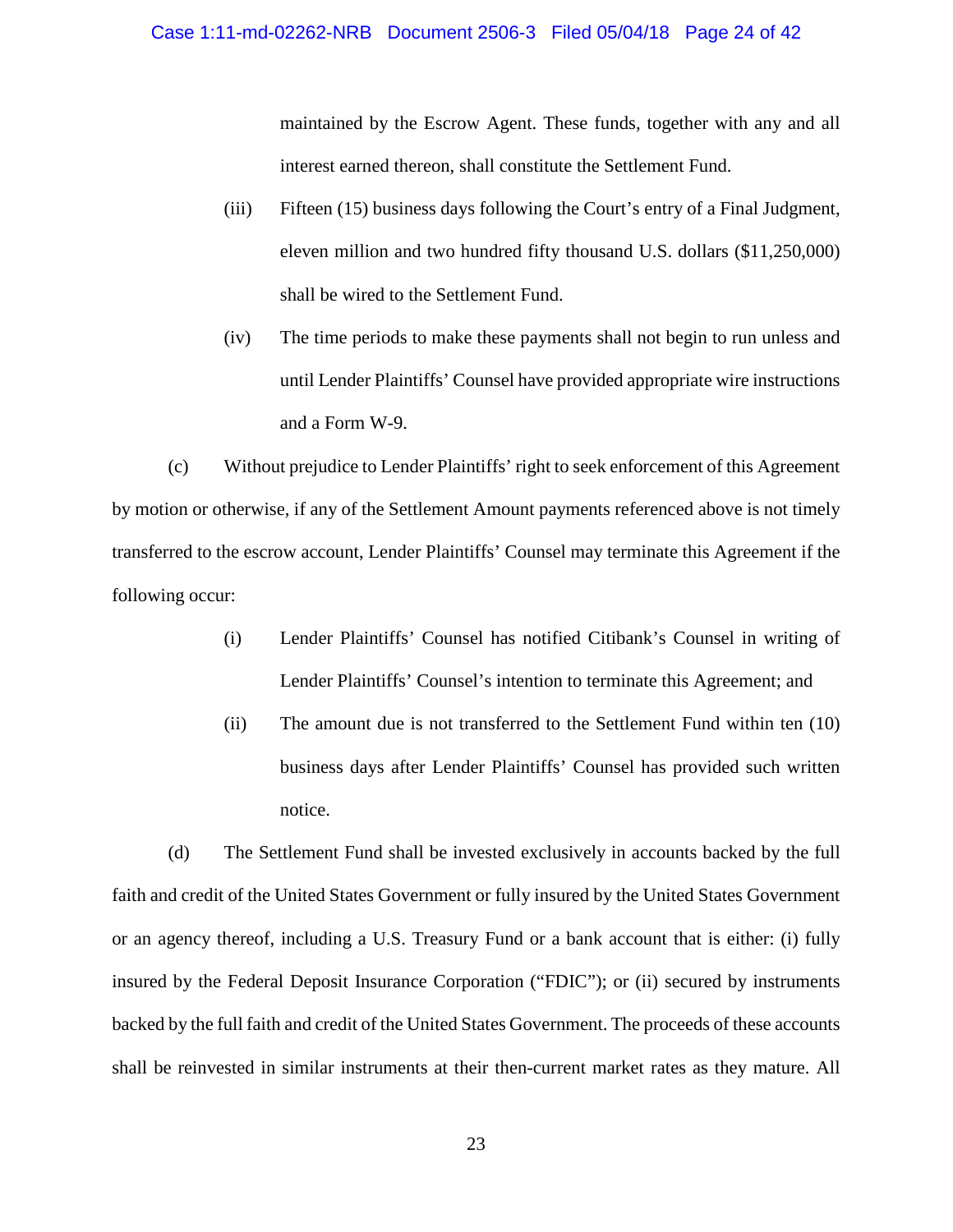## Case 1:11-md-02262-NRB Document 2506-3 Filed 05/04/18 Page 25 of 42

risks related to the investment of the Settlement Fund in accordance with the investment guidelines set forth in this paragraph shall be borne by the Settlement Fund.

(e) All funds held by the Escrow Agent shall be deemed and considered to be in *custodia legis* of the Court, and shall remain subject to the jurisdiction of the Court, until such time as such funds shall be distributed pursuant to this Agreement and the Plan of Distribution approved by the Court.

- (f) The Settlement Fund shall be applied as follows:
	- (i) To pay any Fee and Expense Award, if and to the extent allowed by the Court;
	- (ii) To pay all the costs and expenses reasonably and actually incurred in connection with providing Class Notice and the administration of the Settlement, including, without limitation, locating members of the Class, soliciting Lender Class Members' claims, assisting with the filing of claims, administering and distributing the Net Settlement Fund to Authorized Claimants, and processing proof of claim and release forms;
	- (iii) To pay the Taxes and tax expenses described in Paragraph 12 hereof;
	- (iv) To pay any other Court-approved fees and expenses, including Lender Plaintiffs' Counsel out-of-pocket expenses, compensatory awards, and disbursements; and
	- (v) To distribute the balance of the Settlement Fund (the "Net Settlement Fund") to Authorized Claimants as allowed by the Court pursuant to the Class Distribution Order.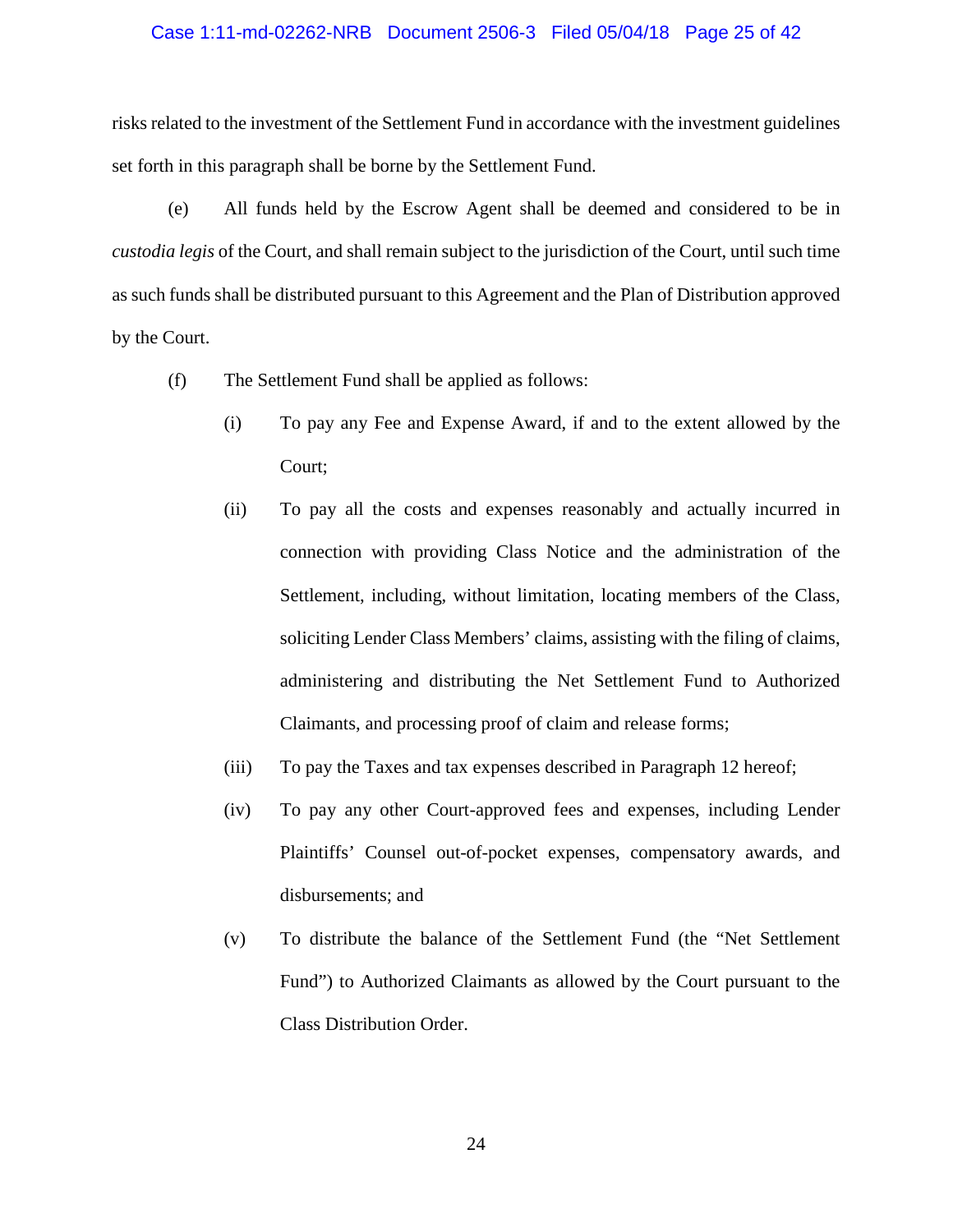## Case 1:11-md-02262-NRB Document 2506-3 Filed 05/04/18 Page 26 of 42

(g) With the object of reducing the costs of Class Notice, Lender Plaintiffs' Counsel shall use their reasonable best efforts to coordinate the provision of Class Notice pertaining to this Agreement with the provision of notice for any other settlements that may be reached. In all events, Citibank shall have no liability for the costs of provision of notice beyond those set forth in Paragraph 10(b).

(h) As set forth above, Citibank shall be responsible for paying the Settlement Amount. Citibank shall have no responsibility for any other costs, including, as further detailed in this Agreement, any attorneys' fees and expenses or any Taxes or tax-related costs relating to the Settlement Fund, but all such fees, expenses, and costs shall be paid from the Settlement Fund, as approved by the Court.

(i) If the Settlement does not become final, the entire amount paid or caused to be paid by Settling Defendant plus all accrued interest, less the costs of notice and administration up to a maximum of five hundred thousand U.S. dollars (\$500,000), shall promptly be returned to Settling Defendant.

## **11. ADMINISTRATION OF THE SETTLEMENT**

(a) Any Lender Class Member who does not submit a valid proof of claim will not be entitled to receive any of the proceeds from the Net Settlement Fund, but will otherwise be bound by all of the terms of this Agreement and the Settlement, including the terms of the Final Judgment and Order of Dismissal to be entered in the Lender Action and the releases provided for herein, and will be barred from bringing any action against the Released Parties concerning the Released Claims.

(b) The Claims Administrator shall process this Settlement based upon proofs of claim submitted in connection with the Settlement, and, after entry of the Class Distribution Order, distribute the Net Settlement Fund in accordance with the Class Distribution Order. Except for its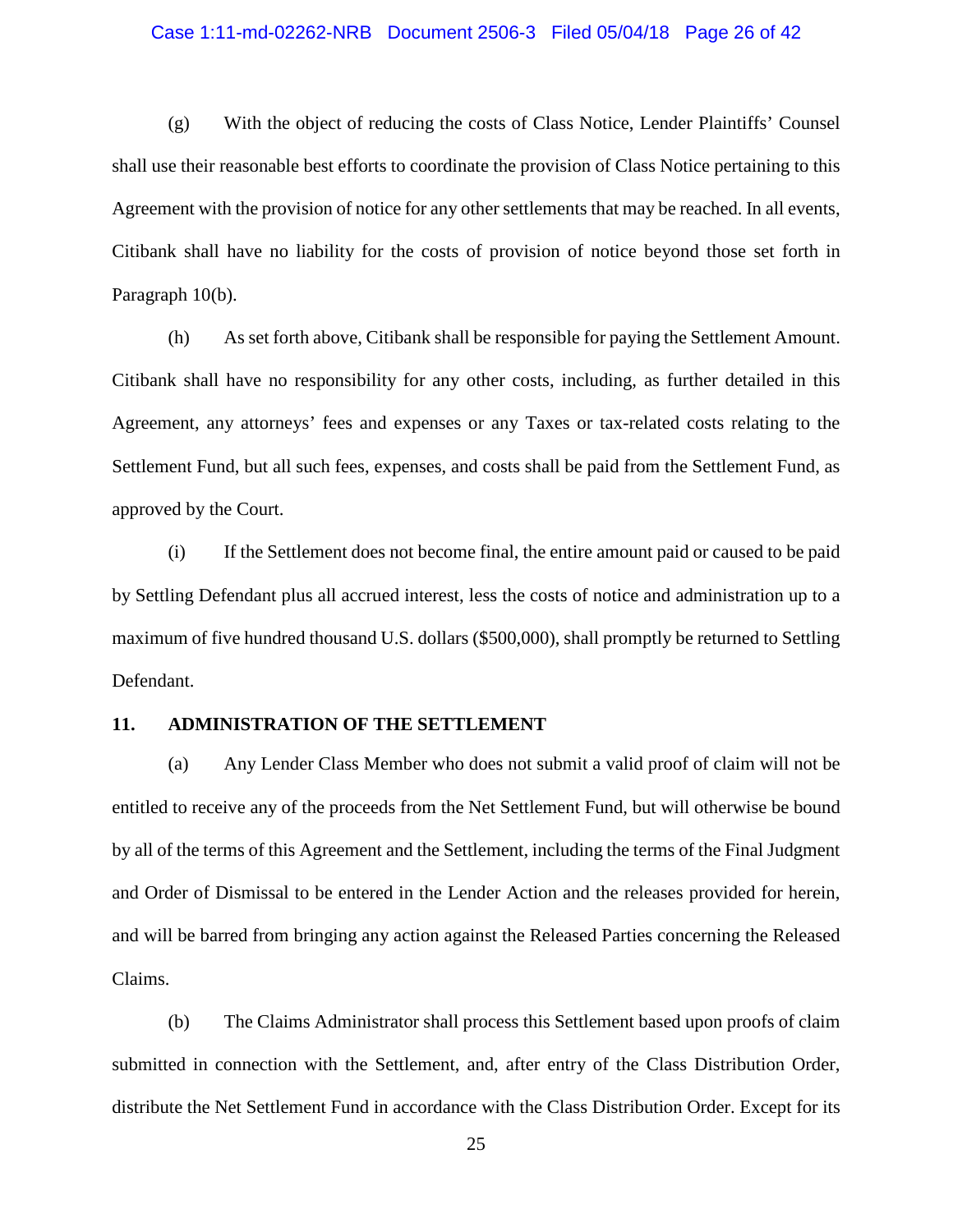#### Case 1:11-md-02262-NRB Document 2506-3 Filed 05/04/18 Page 27 of 42

obligation to fund the Settlement or cause it to be funded as detailed in this Agreement, Citibank shall have no liability, obligation, or responsibility for the administration of the Settlement or disbursement of the Net Settlement Fund. Lender Plaintiffs' Counsel shall have the right but not the obligation to advise the Claims Administrator to waive what Lender Plaintiffs' Counsel reasonably deems to be formal or technical defects in any proofs of claim submitted, including, without limitation, failure to submit a document by the submission deadline, in the interests of achieving substantial justice.

(c) For purposes of determining the extent, if any, to which a Lender Class Member shall be entitled to be treated as an Authorized Claimant, the following conditions shall apply:

- (i) Each Lender Class Member, at a time determined by the Court, shall be required to submit a proof of claim (as shall be approved by the Court) which, *inter alia*, releases all Released Claims against all Released Parties, is signed under penalty of perjury by an authorized Person, and is supported by such documents or proof as Lender Plaintiffs' Counsel and the Claims Administrator, in their discretion, may deem acceptable;
- (ii) All proofs of claim must be submitted by the date specified by the Court, unless such period is extended by order of the Court. Any Lender Class Member who fails to submit a proof of claim by such date shall be forever barred from receiving any payment pursuant to this Agreement (unless, by order of the Court, a later submitted proof of claim by such Lender Class Member is approved) but shall in all other respects be bound by all of the terms of this Agreement and the Settlement, including the terms of the Final Judgment and Order of Dismissal to be entered in the Lender Action and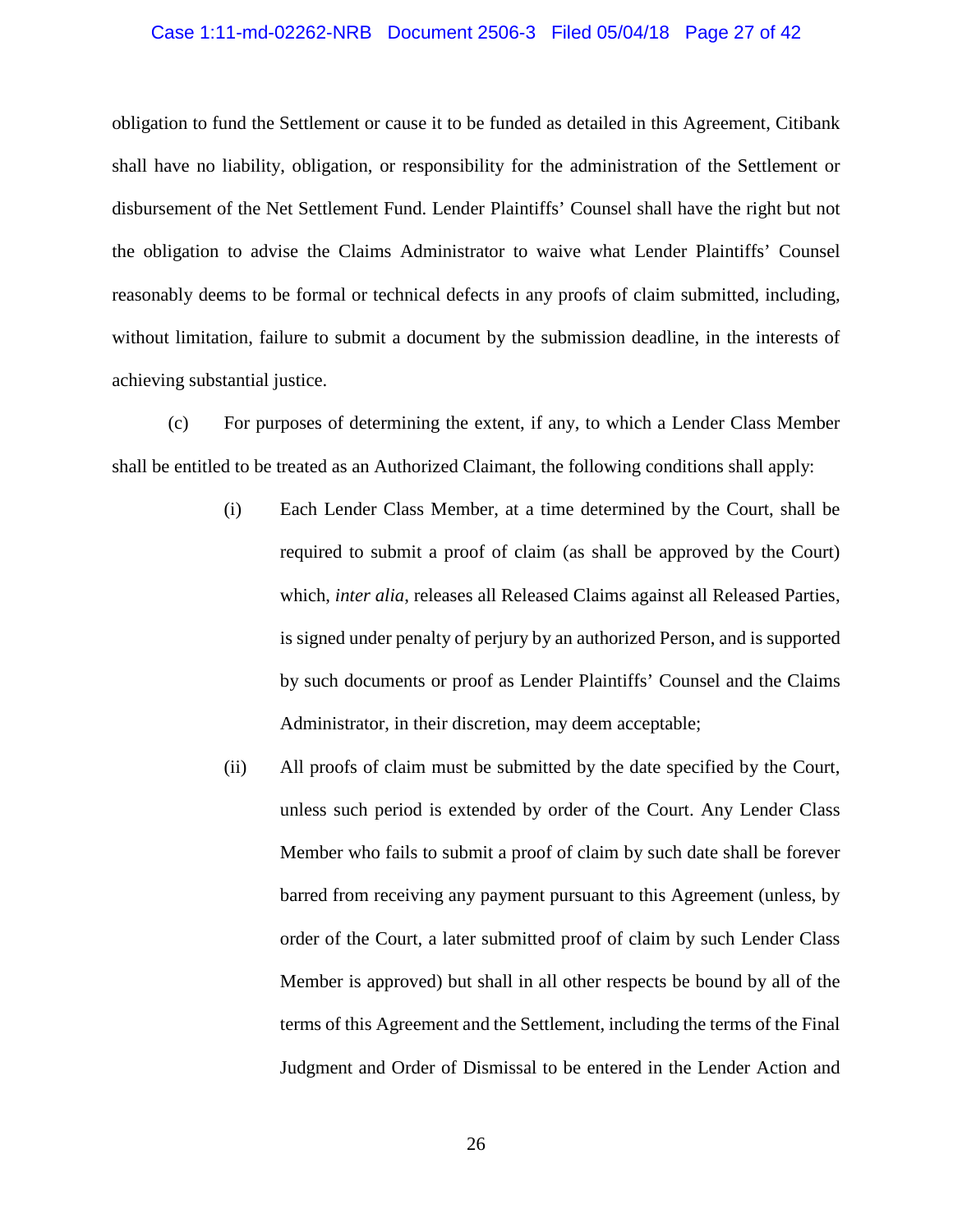the releases provided for herein, and will be barred from bringing any action against the Released Parties concerning the Released Claims. Provided that it is received before the motion for the Class Distribution Order is filed, a proof of claim shall be deemed to have been submitted when posted, if received with a postmark indicated on the envelope and if mailed by firstclass mail and addressed in accordance with the instructions thereon. In all other cases, the proof of claim shall be deemed to have been submitted when actually received by the Claims Administrator;

- (iii) Each proof of claim shall be submitted to and reviewed by the Claims Administrator who shall determine whether the proof of claim is in accordance with this Agreement and any applicable orders of the Court, and the extent, if any, to which each claim shall be allowed, subject to review by the Court pursuant to Paragraph 11(c)(v), *infra*. The Claims Administrator will review each approved proof of claim and determine, in accordance with the Plan of Distribution, the amount to be distributed to that claimant. The Released Parties shall not have any role in, or responsibility or liability to any Person for, the solicitation, review, or evaluation of proofs of claim;
- (iv) Proofs of claim that do not meet the submission requirements may be rejected. Prior to rejection of a proof of claim, the Claims Administrator shall communicate with the claimant in order to remedy the curable deficiencies in the proofs of claim submitted. The Claims Administrator shall notify, in a timely fashion and in writing, all claimants whose proofs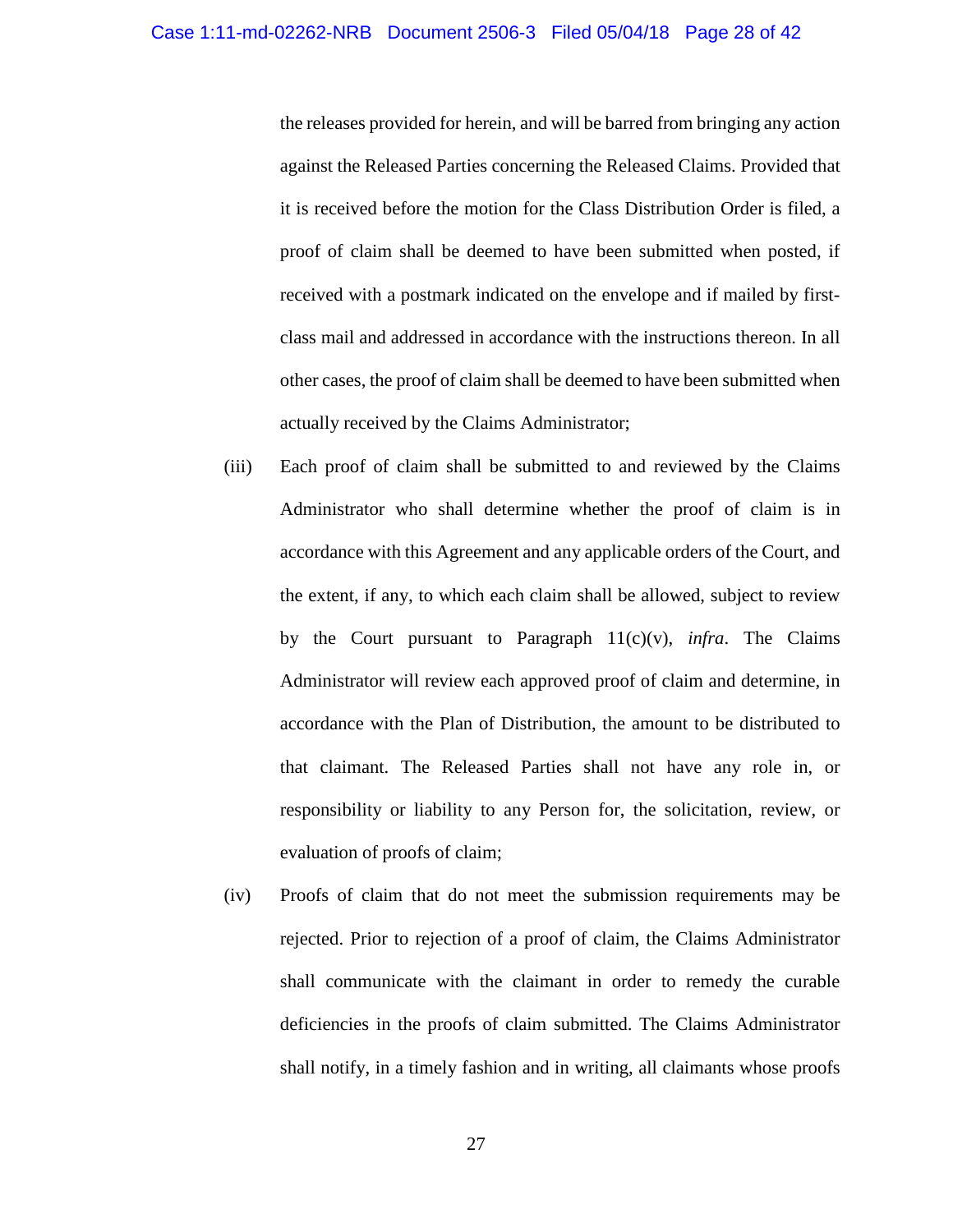of claim it proposes to reject, in whole or in part, setting forth the reasons for such rejection. If the claimant so desires and complies with the requirements of Paragraph 11(c)(v), *infra*, the claimant may seek review by the Court;

- (v) If any claimant whose claim has been rejected, in whole or in part, desires to contest such rejection, the claimant must, within twenty (20) days after the date of mailing of the notice required in Paragraph 11(c)(iv), *supra*, serve upon the Claims Administrator a notice and statement of reasons indicating the claimant's grounds for contesting the rejection along with any supporting documentation. If a dispute concerning a claim cannot be otherwise resolved, Lender Plaintiffs' Counsel shall thereafter present the request for review to the Court; and
- (vi) The administrative determinations of the Claims Administrator accepting and rejecting claims, as the case may be, shall be presented to the Court, on notice to Citibank's Counsel, for approval by the Court in the Class Distribution Order (as defined in Paragraph 2(h)).

(d) Each claimant shall be deemed to have submitted to the jurisdiction of the Court with respect to the claimant's claim, and the claim will be subject to investigation and discovery pursuant to the Federal Rules of Civil Procedure, provided that such investigation and discovery shall be limited to that claimant's status as a Lender Class Member and the validity and amount of the claimant's claim. No discovery shall be allowed to be directed to Citibank or any of the Released Parties, and no discovery shall be allowed on the merits of the Lender Action or Settlement in connection with processing of the proofs of claim.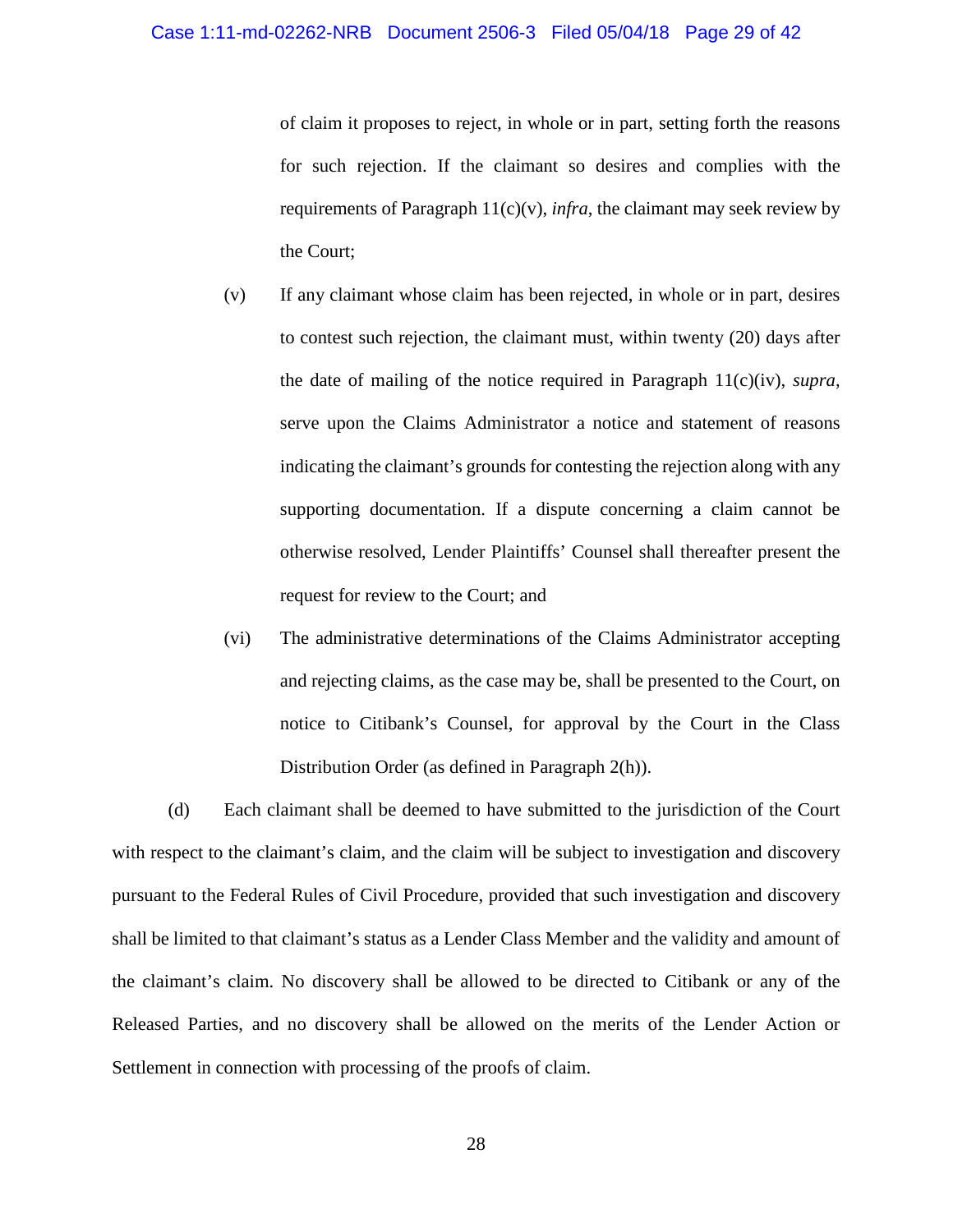#### Case 1:11-md-02262-NRB Document 2506-3 Filed 05/04/18 Page 30 of 42

(e) Payment pursuant to this Agreement and the Plan of Distribution shall be deemed final and conclusive against all Lender Class Members. All Lender Class Members whose claims are not approved shall be barred from any participation in distributions from the Net Settlement Fund, but otherwise shall be bound by all of the terms of this Agreement and the Settlement, including the terms of the Final Judgment and Order of Dismissal to be entered in the Lender Action and the releases provided for herein, and will be barred from bringing any action against the Released Parties concerning the Released Claims.

(f) All proceedings with respect to the administration, processing, and determination of claims and the determination of all controversies relating thereto, including disputed questions of law and fact with respect to the validity of claims, shall be subject to the jurisdiction of the Court.

(g) The Net Settlement Fund shall be distributed by the Claims Administrator to, or for the account of, Authorized Claimants, as the case may be, only after the Effective Date and after all of the following have occurred:

- (i) All claims have been processed and evaluated by the Claims Administrator, and all claimants whose claims have been rejected or disallowed, in whole or in part, have been notified and provided the opportunity to be heard concerning such rejection or disallowance;
- (ii) All objections with respect to all rejected or disallowed claims have been resolved by the Court and all appeals therefrom have been resolved or the time therefor has expired;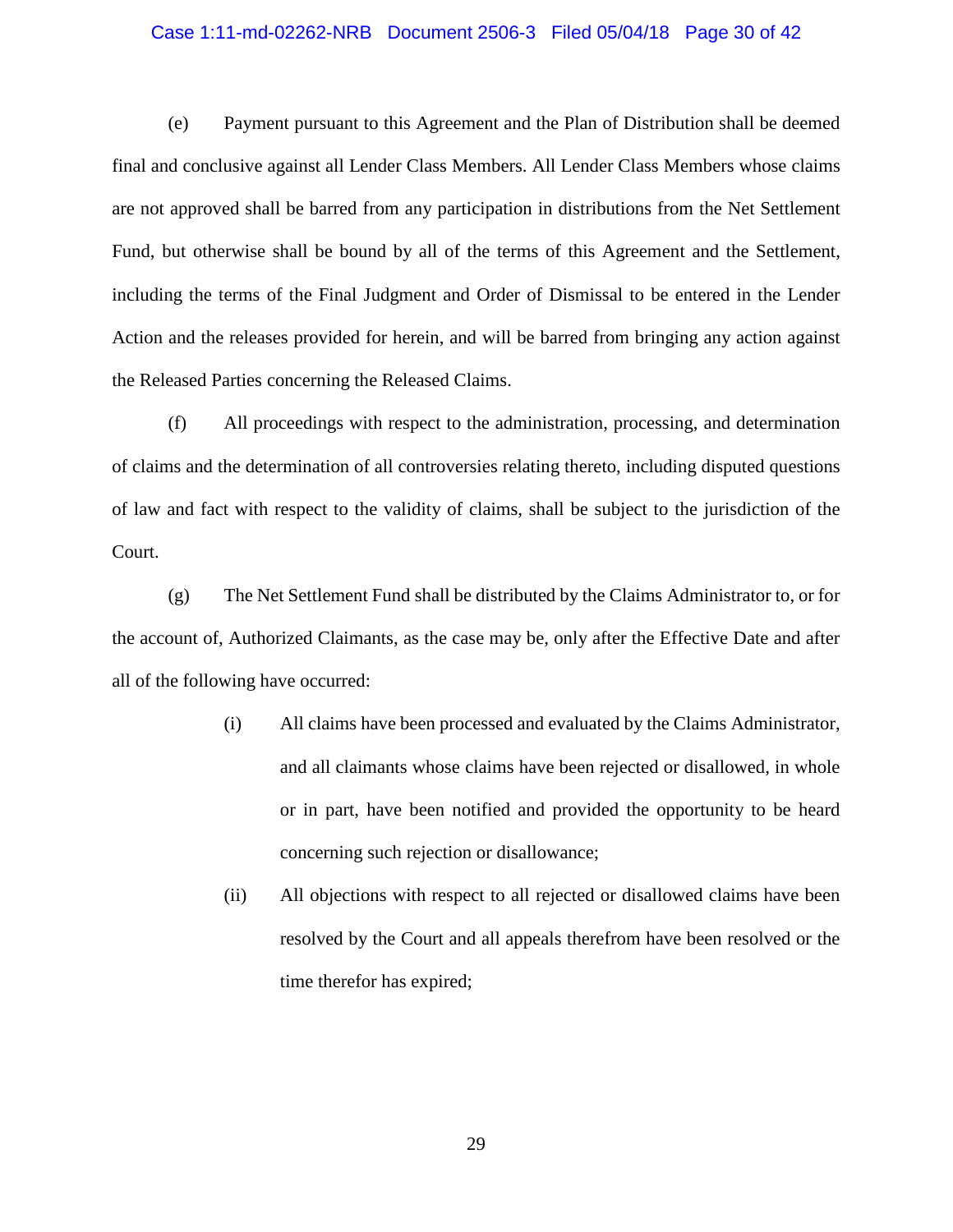- (iii) All matters with respect to the Fee and Expense Application have been resolved by the Court and all appeals therefrom have been resolved or the time therefor has expired; and
- (iv) All fees and costs of administration have been paid.
- (h) Lender Plaintiffs' Counsel will apply to the Court for the Class Distribution Order.

(i) Lender Plaintiffs and Lender Class Members shall look solely to the Settlement Fund as full, final, and complete satisfaction of all Released Claims. Except as set forth in Paragraph 10(b), Citibank shall have no obligation under this Agreement or the Settlement to pay or cause to be paid any amount of money, and Citibank shall have no obligation to pay or reimburse any fees, expenses, costs, liability, losses, Taxes, or damages whatsoever alleged or incurred by Lender Plaintiffs, by any Lender Class Member, or by any Releasing Parties, including, but not limited to, by their attorneys, experts, advisors, agents, or representatives, with respect to the Lender Action and Released Claims. Lender Plaintiffs and Lender Class Members acknowledge that as of the Effective Date, the releases given herein shall become effective immediately by operation of the Final Judgment and Order of Dismissal and shall be permanent, absolute, and unconditional.

(j) If the Settlement is approved by the Court, none of the Settlement Amount will revert to Settling Defendant. This is not a claims-made settlement; there will be no reversion. If there is a balance remaining in the Net Settlement Fund after six (6) months from the date of distribution of the Net Settlement Fund (whether by reason of tax refunds, uncashed checks, or otherwise), or reasonably soon thereafter, the Claims Administrator shall, if logistically feasible and economically justifiable, reallocate such balances among Authorized Claimants in an equitable fashion. These redistributions shall be repeated until the remaining balance in the Net Settlement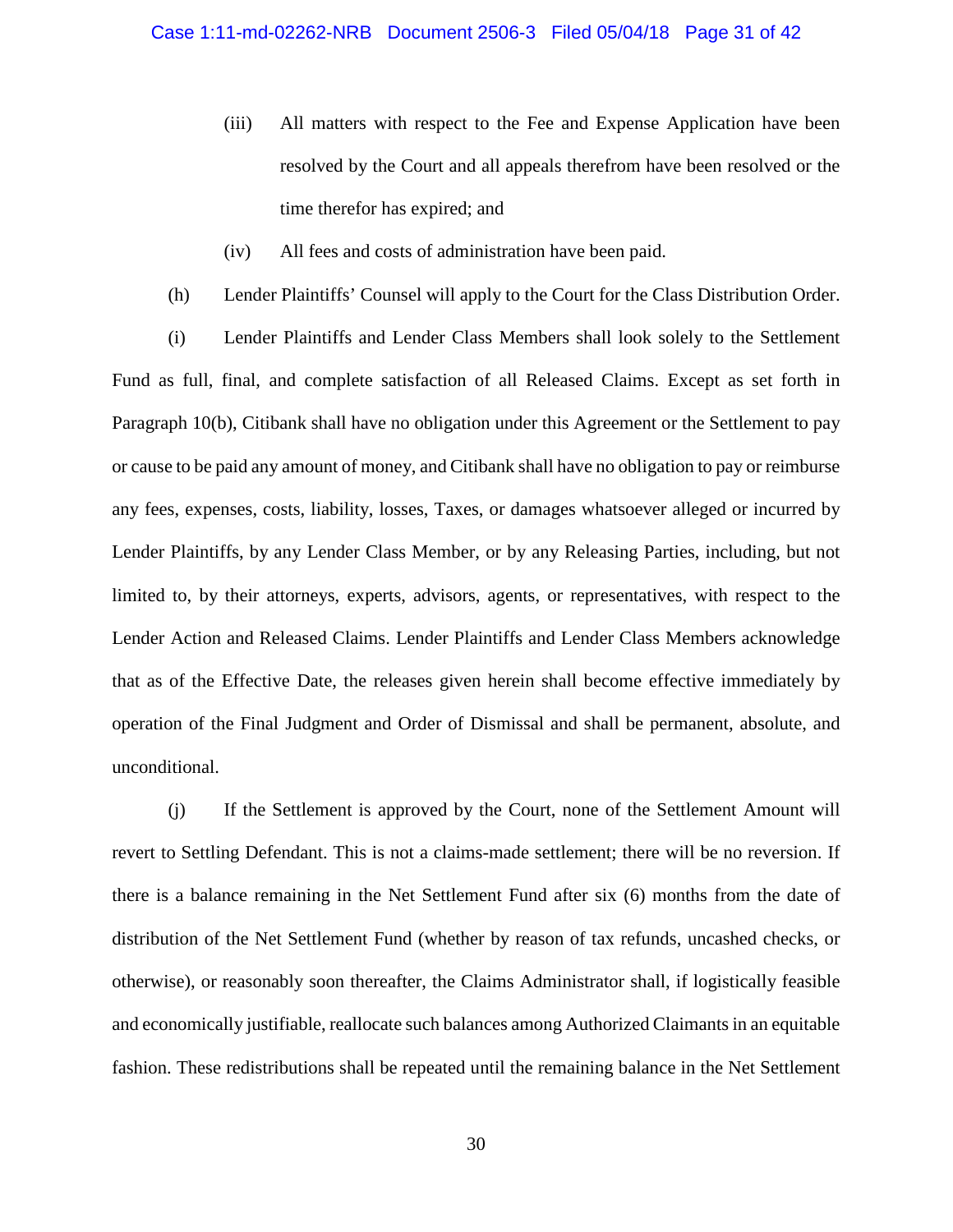## Case 1:11-md-02262-NRB Document 2506-3 Filed 05/04/18 Page 32 of 42

Fund is *de minimis* and such remaining balance shall be donated to an appropriate  $\S 501(c)(3)$ nonprofit organization selected by Lender Plaintiffs' Counsel and approved by the Court.

## **12. TAXES**

(a) The Parties agree that the Settlement Fund is intended to be a Qualified Settlement Fund within the meaning of Treasury Regulation § 1.468B-1 and agree not to take any position for Tax purposes inconsistent therewith. The Settlement Fund, less any amounts incurred for notice, administration, and Taxes (as defined below), plus any accrued interest thereon, shall be returned to Citibank, as provided in Paragraph 13(c), if the Settlement does not become effective for any reason, including by reason of a termination of this Agreement pursuant to Paragraph 13(a) or 13(d).

(b) For the purpose of § 468B of the Internal Revenue Code and the Treasury regulations thereunder, the Claims Administrator shall be designated as the "administrator" of the Settlement Fund. The Claims Administrator shall timely and properly file all income, informational, and other tax returns necessary or advisable with respect to the Settlement Fund (including, without limitation, the returns described in Treasury Regulation § 1.468B-2(k)). Such returns shall be consistent with this Paragraph 12 and in all events shall reflect that all Taxes (as defined below) on the income earned by the Settlement Fund shall be paid out of the Settlement Fund as provided herein.

(c) The following, collectively "Taxes," shall be promptly paid out of the Settlement Fund by the Escrow Agent without prior order from the Court:

> (i) Taxes or other similar imposts or charges (including any estimated taxes, interest, penalties, or additions to tax) arising with respect to the income earned by the Settlement Fund, including any taxes or tax detriments that may be imposed upon the Released Parties with respect to any income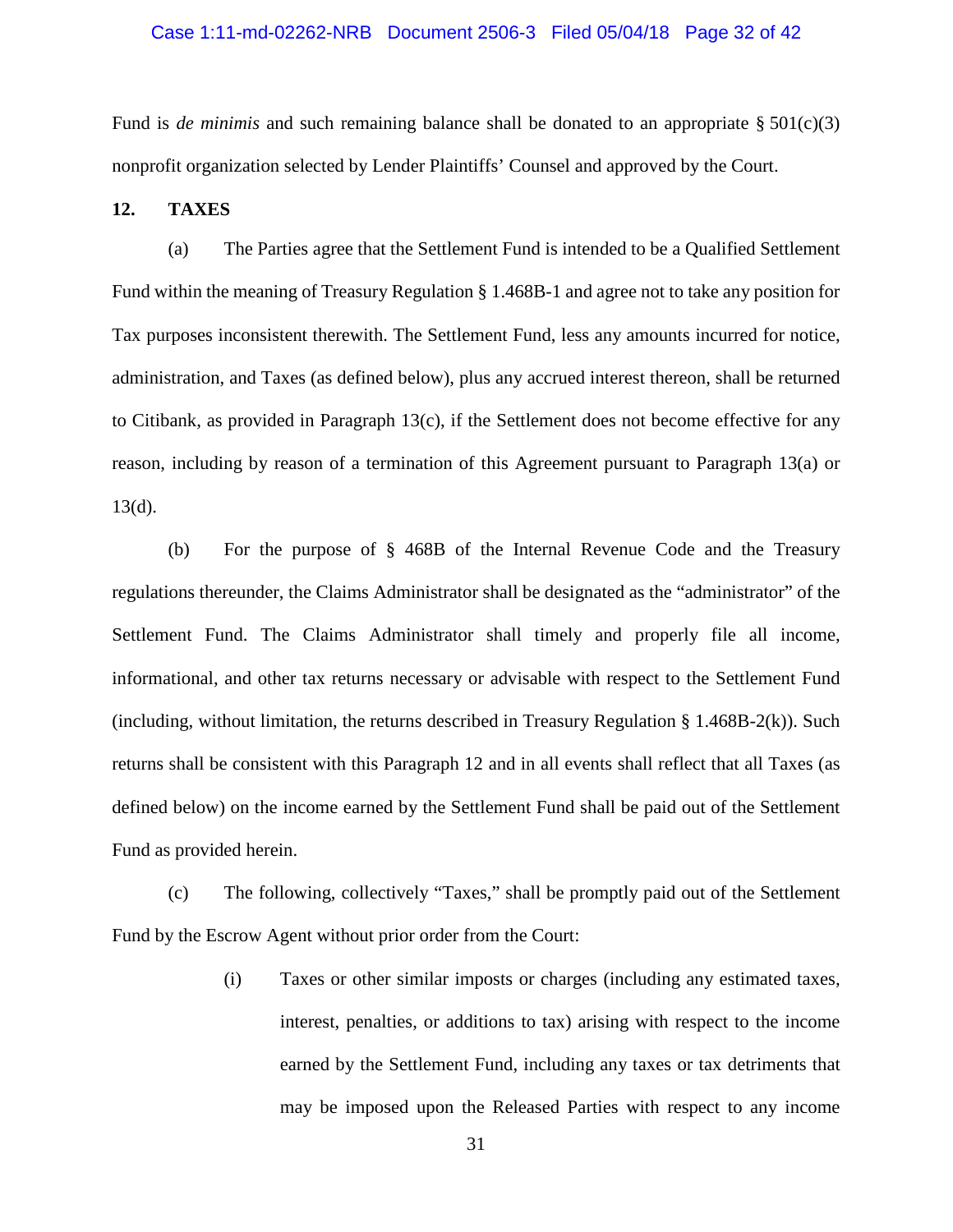earned by the Settlement Fund for any period during which the Settlement Fund does not qualify as a "Qualified Settlement Fund" within the meaning of Treasury Regulation § 1.468B-1 (or any relevant equivalent for state tax purposes); and

(ii) Other taxes or tax expenses imposed on or in connection with the Settlement Fund.

(d) The Claims Administrator shall also be obligated to, and shall be responsible for, withholding from distribution to Lender Class Members any funds necessary to pay any Taxes, including the establishment of adequate reserves for any Taxes. The Parties agree to cooperate with the Claims Administrator, each other, and their tax attorneys and accountants to the extent reasonably necessary to carry out the provisions of this paragraph.

(e) Neither the Parties nor their counsel shall have any responsibility for or liability whatsoever with respect to the following:

- (i) Any act, omission, or determination of the Escrow Agent, Claims Administrator, or any of their respective designees or agents, in connection with the administration of the Settlement Fund or otherwise;
- (ii) The Plan of Distribution;
- (iii) The determination, administration, calculation, or payment of any claims asserted against the Settlement Fund;
- (iv) Any losses suffered by, or fluctuations in the value of, the Settlement Fund; or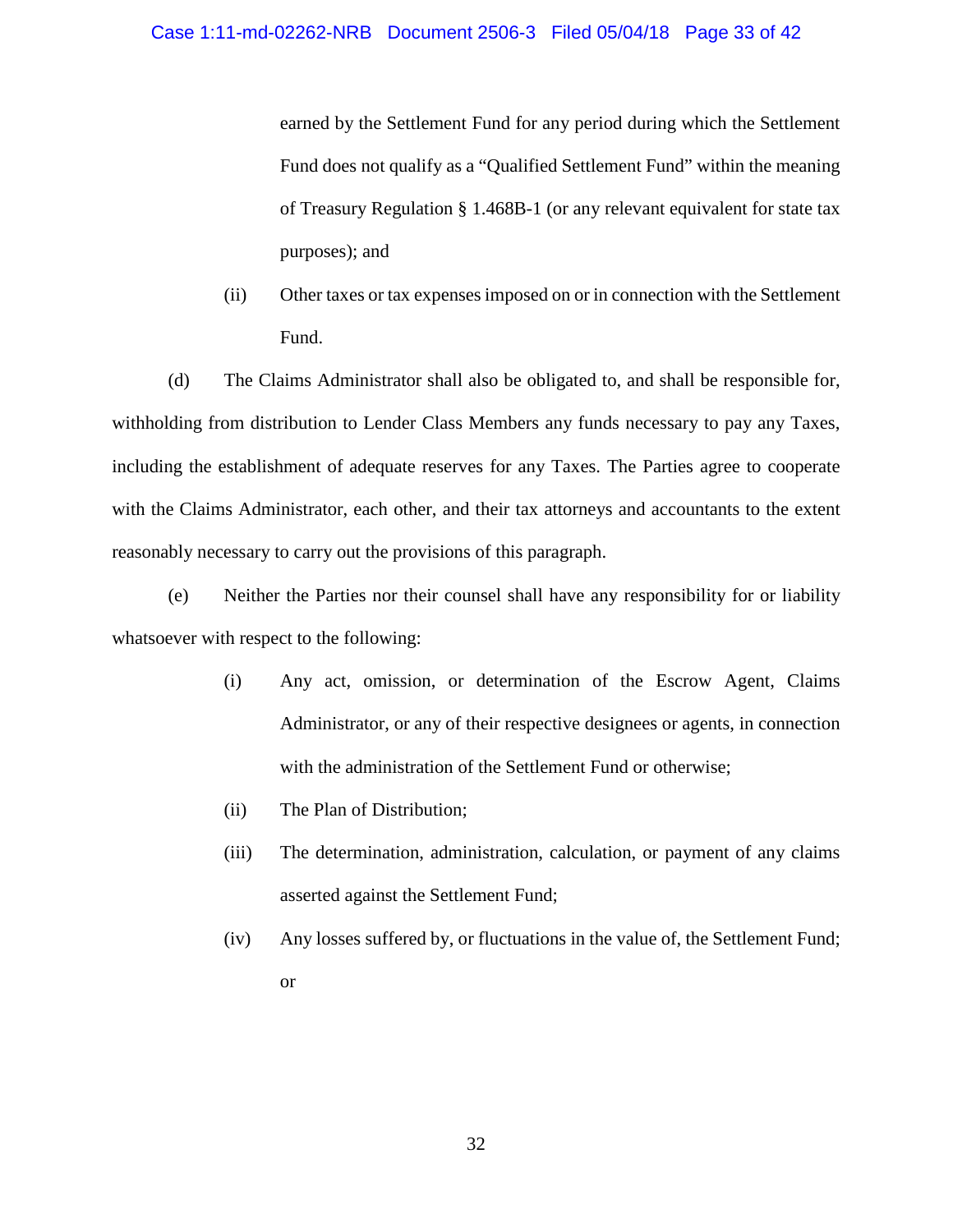(v) The payment or withholding of any Taxes, expenses, and costs incurred in connection with the taxation of the Settlement Fund or the filing of any returns.

(f) The Escrow Agent shall indemnify and hold harmless the Parties out of the Settlement Fund from and against any claims, liabilities, or losses relating to the matters addressed in Paragraph 12(e).

## **13. TERMINATION OF THE SETTLEMENT**

(a) Lender Plaintiffs, through Lender Plaintiffs' Counsel, and Citibank, through Citibank's Counsel, shall, in each of their separate discretions, have the right to terminate the Settlement by providing written notice of their election to do so ("Termination Notice") to all other Parties hereto within thirty (30) days of the date on which any of the following occur:

- (i) The Court declines to enter the Preliminary Approval Order in any material respect adverse to the terminating party;
- (ii) The Court declines to approve this Settlement or any material part of it adverse to the terminating party, except that Lender Plaintiffs cannot terminate this Settlement on the ground that the Court only certified one, but not both, of The Berkshire Bank or The Government Development Bank for Puerto Rico as a representative of the proposed Lender Class;
- (iii) The Court declines to enter the Final Judgment and Order of Dismissal in any material respect adverse to the terminating party;
- (iv) The Court enters an Alternative Judgment that is adverse in a material respect to the terminating party;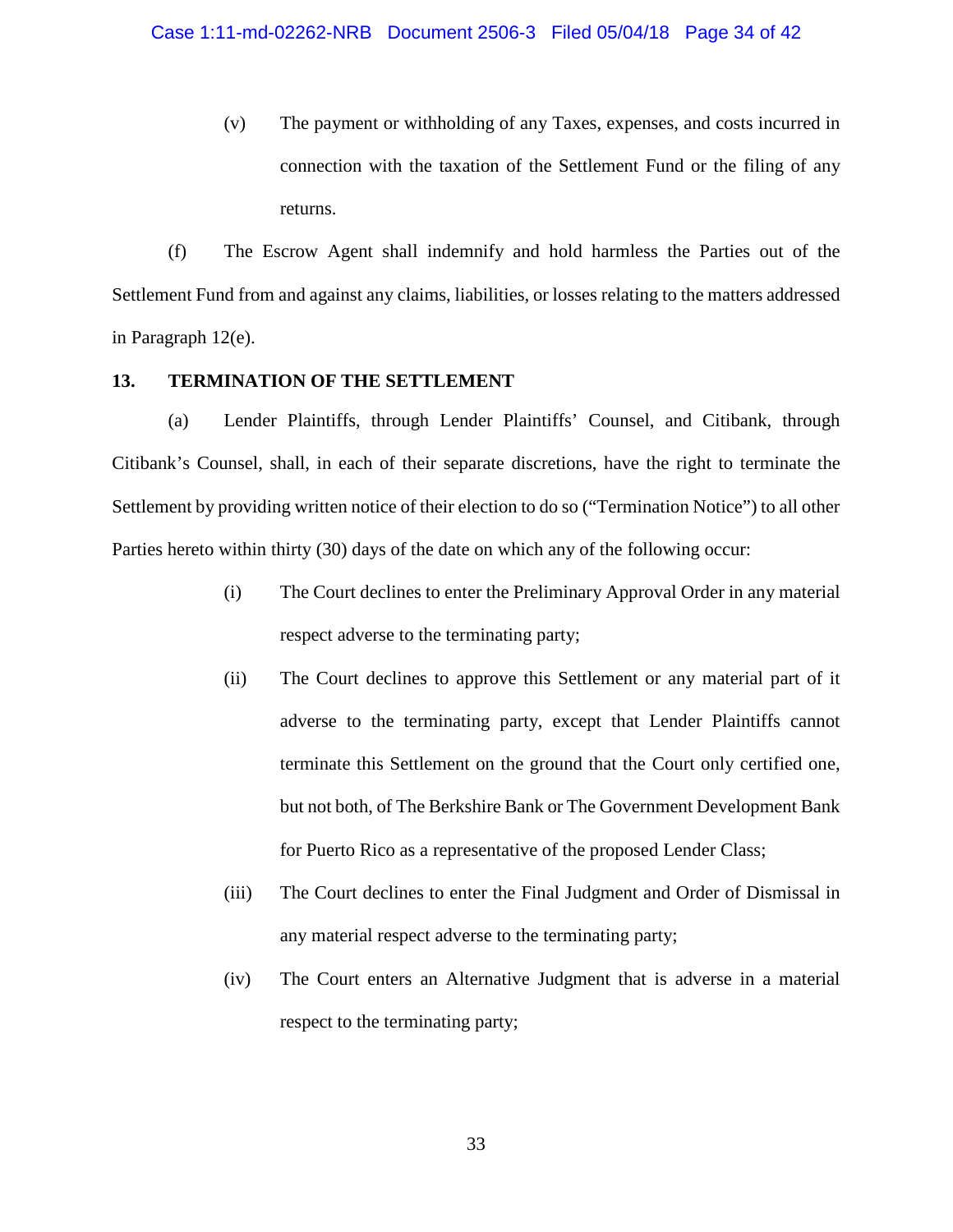- (v) The Final Judgment and Order of Dismissal is modified or reversed by a court of appeal or any higher court in any material respect adverse to the terminating party; or
- (vi) An Alternative Judgment is modified or reversed by a court of appeal or any higher court in any material respect adverse to the terminating party.

(b) Notwithstanding this paragraph, the Court's determination as to the Fee and Expense Application, any application for service awards to any Lender Plaintiff, or any Plan of Distribution, or any determination on appeal from any such order, shall not provide grounds for termination of this Settlement.

(c) Except as otherwise provided herein, in the event the Settlement is terminated in accordance herewith, is vacated, is not approved, or the Effective Date fails to occur for any reason, then the Parties to this Agreement shall be deemed to have reverted to their respective status in the Lender Action as of the Execution Date, and, except as otherwise expressly provided herein, the Parties shall proceed in all respects as if this Agreement and any related orders had not been entered, and any portion of the Settlement Fund previously paid by or on behalf of Citibank, together with any interest earned thereon (and, if applicable, repayment of any Fee and Expense Award referred to in Paragraph 9(a) hereof), less any Taxes due, if any, with respect to such income, and less costs of administration and notice actually incurred and paid or payable from the Settlement Fund (not to exceed five hundred thousand U.S. dollars (\$500,000) without the prior approval of the Court) shall be returned to Citibank within ten (10) business days from the date of the Termination Notice. At the request of Citibank's Counsel, the Escrow Agent shall apply for any tax refund owed on the Settlement Fund and pay the proceeds to Citibank.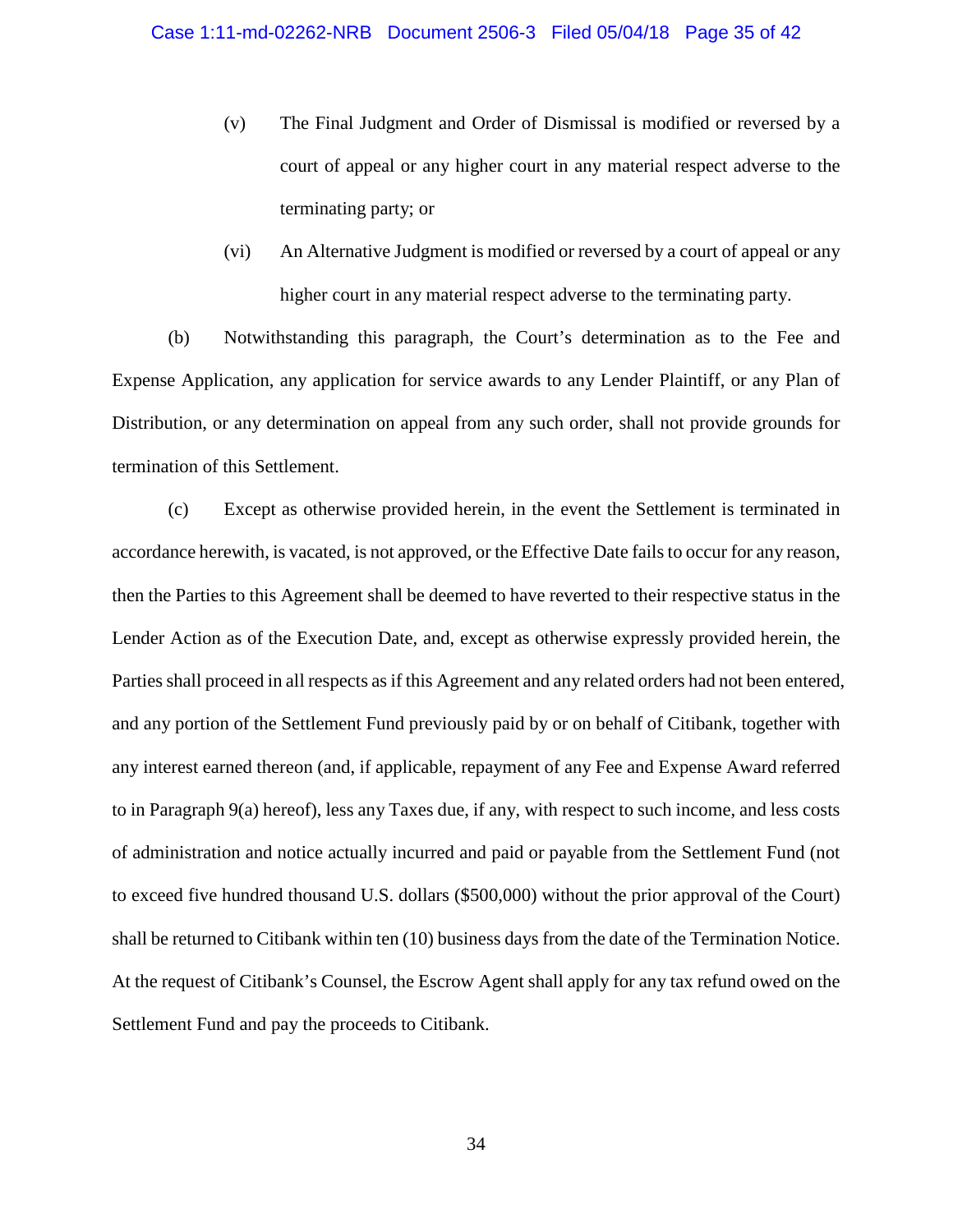## Case 1:11-md-02262-NRB Document 2506-3 Filed 05/04/18 Page 36 of 42

(d) The Lender Plaintiffs shall provide a list of Requests for Exclusion to Citibank within five (5) business days of the deadline set by the Court for the filing of Requests for Exclusion. Citibank has the right to terminate the Settlement Agreement if the persons submitting valid Requests for Exclusion would likely have been eligible to receive a certain amount of the expected distributions from the Net Settlement Fund (the "Materiality Threshold"). The amount of the Materiality Threshold is not reflected in this Agreement, but shall rather be reflected in a supplemental agreement to be executed by the parties contemporaneously with the execution of this Agreement. This supplemental agreement shall not be filed with the court except in the event of a dispute thereunder, in which case such supplemental agreement may be filed under seal only.

#### **14. COOPERATION OBLIGATIONS**

(a) In consideration for the dismissal of the Lender Plaintiffs' and the Lender Class Members' claims against Citibank in the Lender Action and the release of the Released Claims, subject to any order from the Court, Citibank shall provide cooperation as set forth below.

(b) All cooperation shall be coordinated in such a manner so that all unnecessary duplication and expense is avoided. Citibank's cooperation obligations shall apply only to Releasing Parties who act with, by or through Lender Plaintiffs' Counsel pursuant to this Agreement. Citibank's cooperation obligations shall in all events be limited to facts and events involving U.S. Dollar LIBOR and shall not extend to other financial benchmarks. Citibank reserves all of its rights to vigorously defend itself against any claims asserted by other plaintiffs involving U.S. Dollar LIBOR, or any other, allegations.

(c) Nothing in this Agreement shall impose on Citibank an obligation to produce or provide any materials or information protected from disclosure by the work-product doctrine, the attorney-client privilege, the common-interest privilege, the joint-defense privilege, the bank regulatory or examination privilege, obligations under applicable laws or regulations involving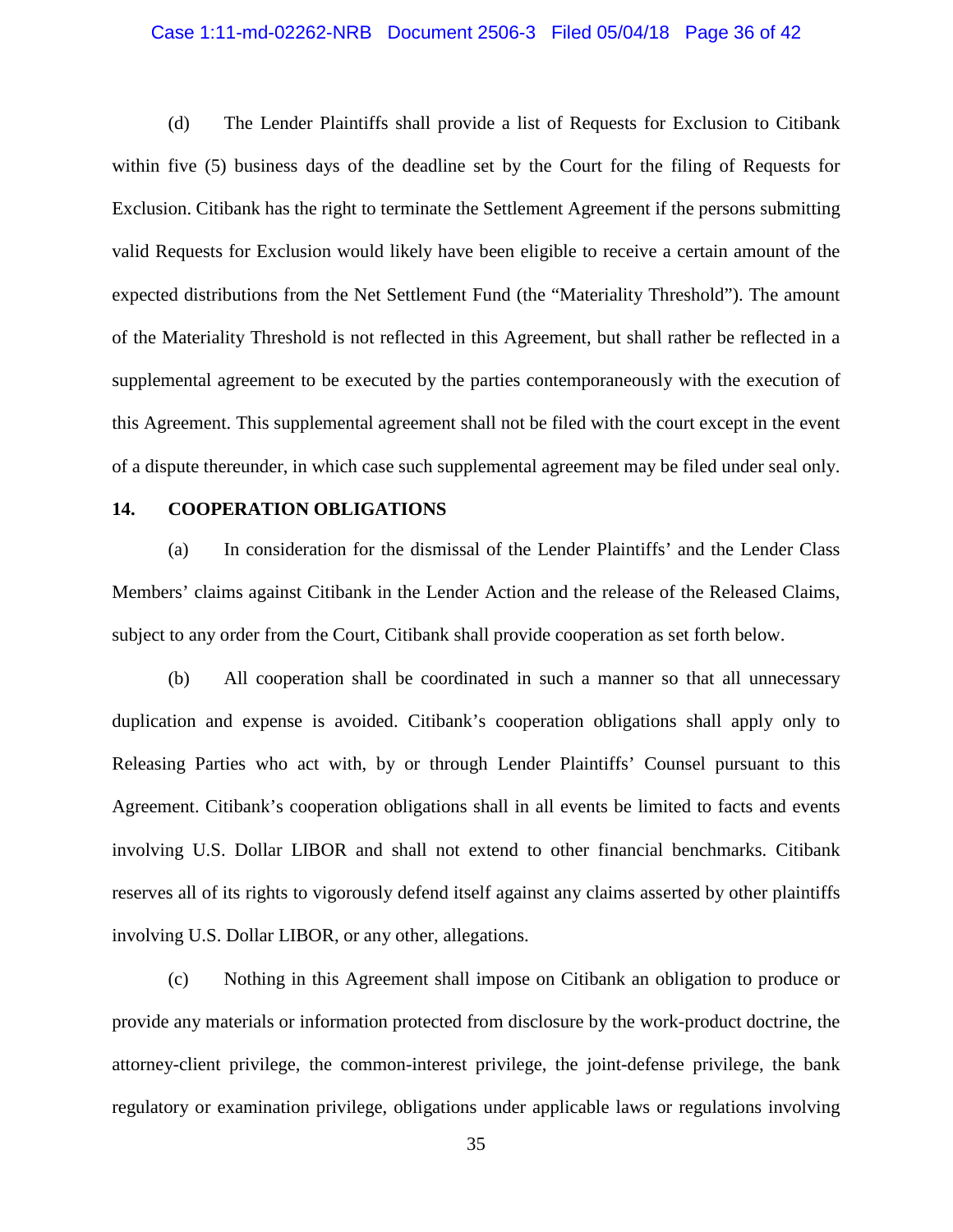## Case 1:11-md-02262-NRB Document 2506-3 Filed 05/04/18 Page 37 of 42

data privacy or bank secrecy, or any other applicable privilege or protection with respect to any documents, interviews, declarations, affidavits, depositions, testimony, material, or information requested under this Agreement.

(d) Any documents or information provided to Lender Plaintiffs pursuant to this provision shall be covered by the protective order in effect in the Lender Action, or, if no protective order is in effect, shall be maintained as confidential and available only to Lender Plaintiffs' Counsel and Citibank's Counsel.

(e) In the event and at the time that Citi produces any additional documents to other class Plaintiffs in the Multi-District Litigation in discovery, Citi will promptly produce those documents to the Lender Plaintiffs unless the Lender Plaintiffs' claims against all other defendants have been dismissed in their entirety. Citi will cooperate to provide information necessary for the Lender Plaintiffs to authenticate or otherwise make usable at trial the materials produced in this Action.

# **15. RESERVATION OF CLASS MEMBERS' RIGHTS AGAINST OTHER DEFENDANTS**

All rights of any Lender Class Member against other former, current, or future defendants or co-conspirators, or any other Person other than the Released Parties, with respect to any of the Released Claims are specifically reserved by Lender Plaintiffs and the Lender Class Members.

## **16. MISCELLANEOUS**

(a) The Parties to this Agreement intend the Settlement to be a final and complete resolution of all disputes asserted or which could be asserted by any Releasing Party against the Released Parties with respect to the Lender Action and the Released Claims. Accordingly, Lender Plaintiffs and Citibank agree not to assert in any judicial proceeding that the Lender Action was brought by Lender Plaintiffs or defended by Citibank in bad faith or without a reasonable basis.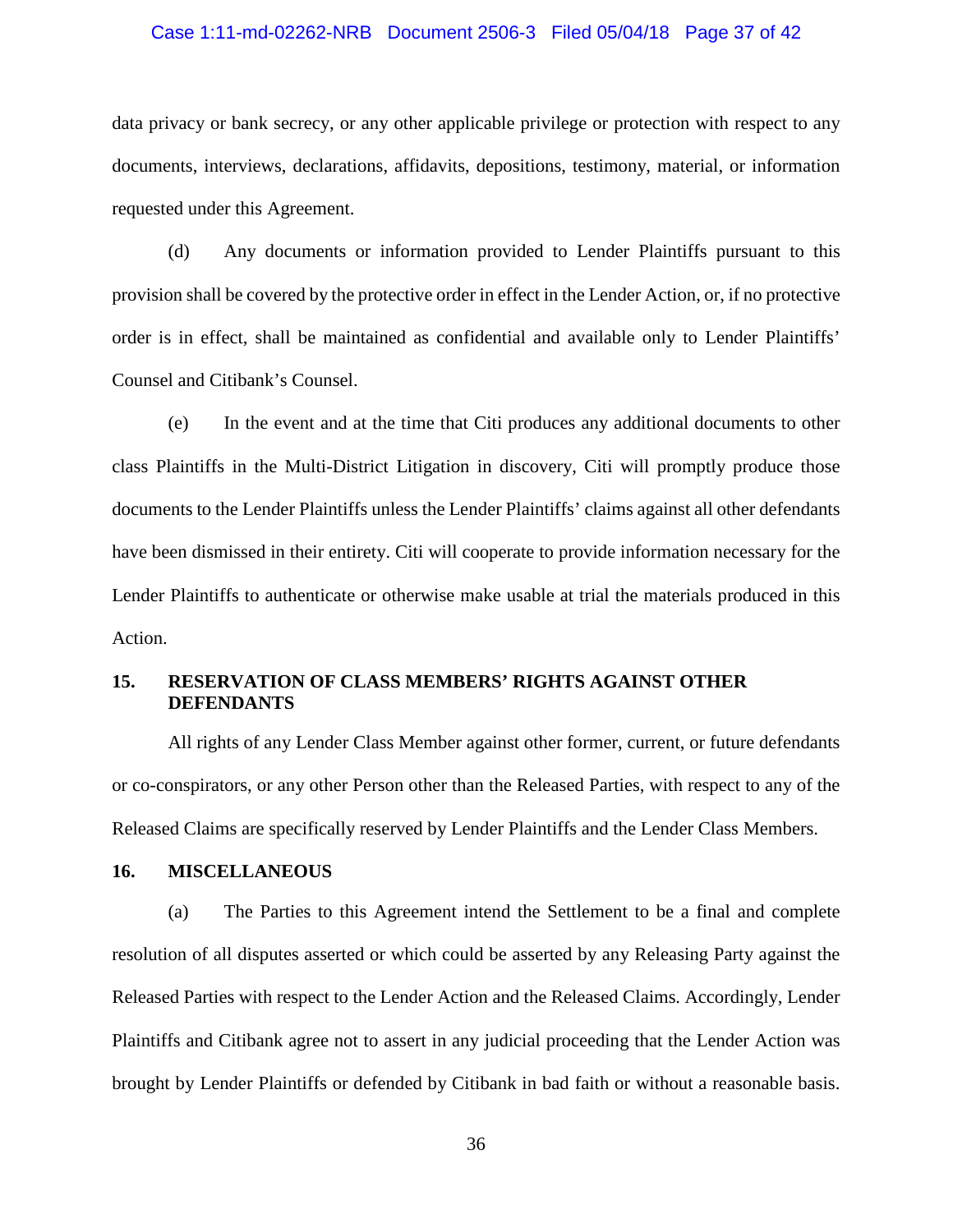## Case 1:11-md-02262-NRB Document 2506-3 Filed 05/04/18 Page 38 of 42

The Parties further agree not to assert in any judicial proceeding that any Party violated Federal Rule of Civil Procedure 11, or seek any other fees or cost-shifting upon the parties or their counsel. The Parties agree that the amount paid and the other terms of the Settlement were negotiated at arm's length in good faith by the Parties, and reflect a Settlement that was reached voluntarily after consultation with experienced legal counsel.

(b) If disputes arise regarding the finalization of the Agreement, the Parties shall submit such disputes to a mutually agreeable mediator for resolution. The decision of the mediator as to any such dispute shall be final and binding on the Parties.

(c) The headings herein are used for the purpose of convenience only and are not meant to have legal effect.

(d) The administration and consummation of the Settlement shall be under the authority of the Court, and the Court shall retain jurisdiction for the purpose of entering orders relating to the Fee and Expense Application, the Plan of Distribution, and enforcing the terms of this Agreement.

(e) For the purpose of construing or interpreting this Agreement, Lender Plaintiffs and Citibank agree that it is to be deemed to have been drafted equally by all Parties hereto and shall not be construed strictly for or against any Party.

(f) This Agreement constitutes the entire agreement between Lender Plaintiffs and Citibank pertaining to the settlement of the Lender Action against Citibank and supersedes any and all prior and contemporaneous undertakings of Lender Plaintiffs and Citibank in connection therewith. All terms of this Agreement are contractual and not mere recitals. The terms of this Agreement are and shall be binding upon each of the Parties hereto, their heirs, executors, administrators, representatives, agents, attorneys, partners, successors to their business or assets,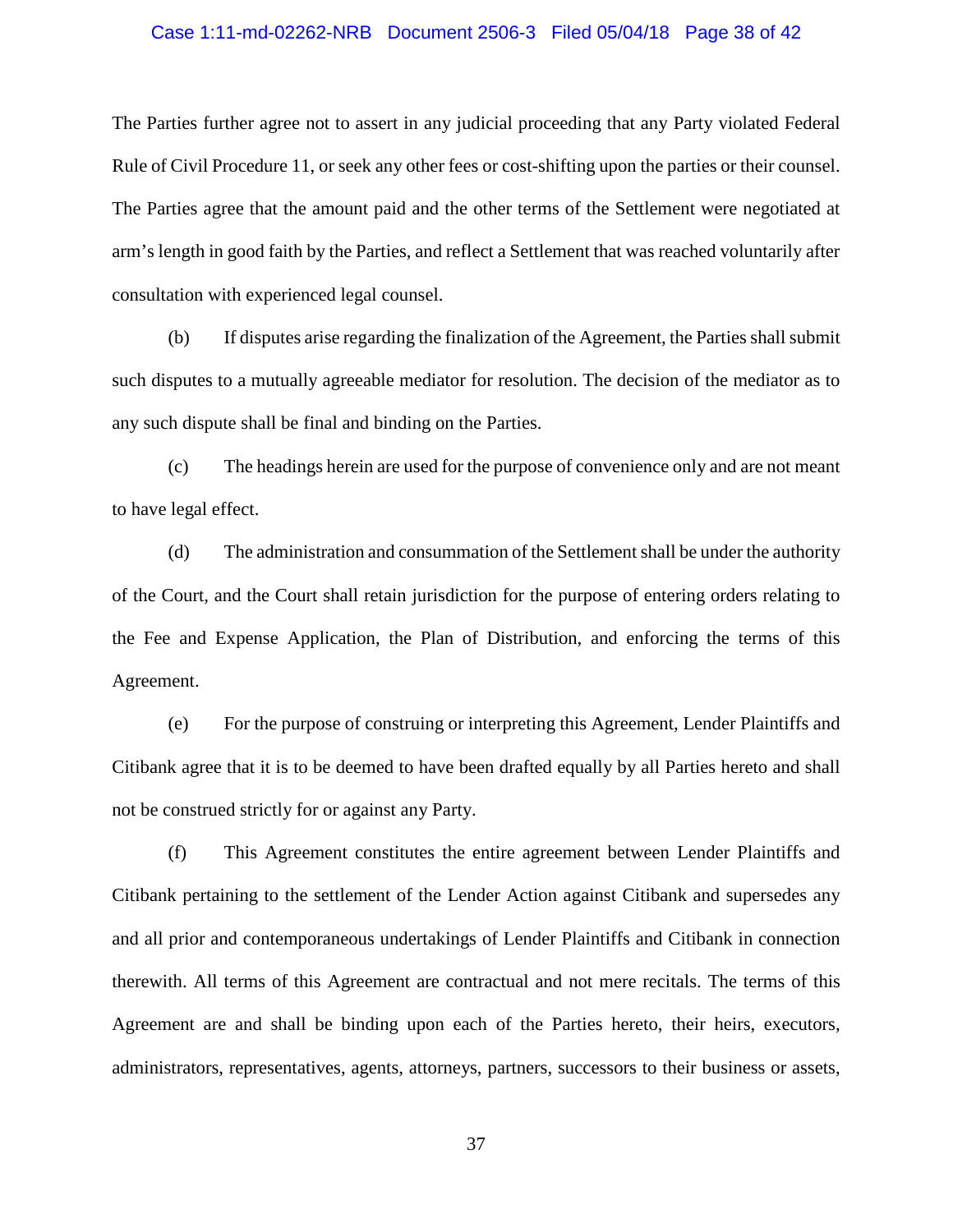#### Case 1:11-md-02262-NRB Document 2506-3 Filed 05/04/18 Page 39 of 42

predecessors-in-interest, and assigns, and upon all other Persons claiming any interest in the subject matter hereto through any of the Parties hereto including any Lender Class Members.

(g) This Agreement may be modified or amended only by a writing executed by Lender Plaintiffs, through Lender Plaintiffs' Counsel, and Citibank, through Citibank's Counsel, subject (if after preliminary or final approval by the Court) to approval by the Court. Amendments and modifications may be made without notice to the Class unless notice is required by law or by the Court.

(h) Nothing in this Agreement nor in any other Agreement-related document constitutes an admission by Citibank as to the validity, infirmity, or merits of the allegations made in the Lender Action, the liability or non-liability of Citibank, the validity of any defenses that could be asserted by Citibank, or the appropriateness of certification of any class other than the Class under Federal Rule of Civil Procedure 23 for purposes of settlement only. This Agreement is without prejudice to the right of Citibank to do either or both of the following:

- (i) Challenge the Court's certification of any class, including the Class, in the Lender Action should the Agreement not be approved or implemented for any reason; or
- (ii) Oppose any certification or request for certification in any other proposed or certified class action.

(i) If Lender Plaintiffs reach one or more other settlements with other Defendants in the Lender Action (the "Other Settlements") prior to the dissemination of notice to class members concerning this Agreement, the class definition, release, and termination provisions applied to Citibank shall be no less favorable than the corresponding provisions applicable to one or more of the Other Settlements.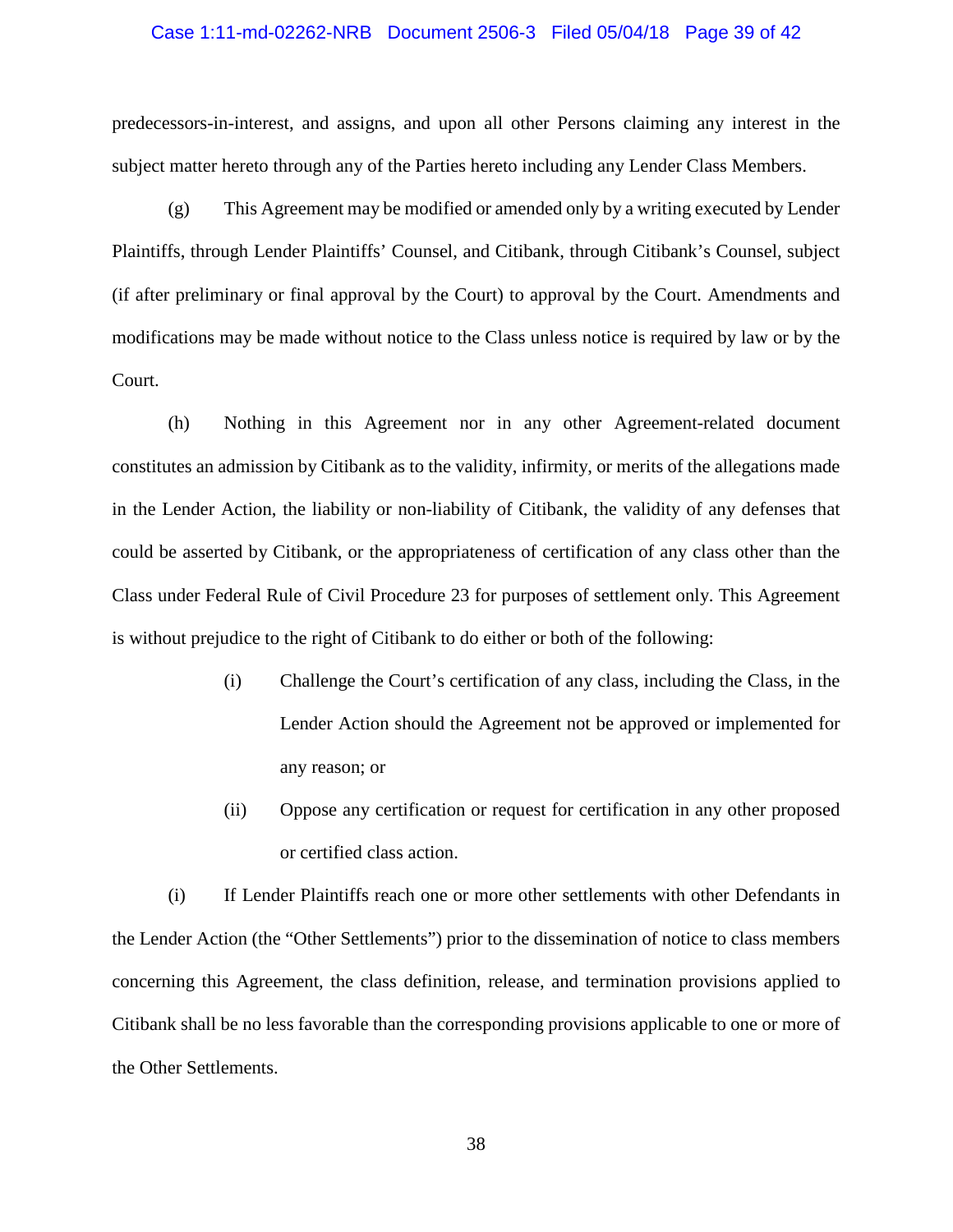## Case 1:11-md-02262-NRB Document 2506-3 Filed 05/04/18 Page 40 of 42

(j) All terms of this Agreement shall be governed by and interpreted according to the substantive laws of New York without regard to its choice-of-law principles.

(k) Citibank, Lender Plaintiffs, their respective counsel, and the Lender Class Members hereby irrevocably submit to the exclusive jurisdiction of the United States District Court for the Southern District of New York for any suit, action, proceeding, or dispute arising out of or relating to this Agreement or the applicability of this Agreement, including, without limitation, any suit, action, proceeding, or dispute relating to the release provisions herein.

(l) The Parties acknowledge that this Agreement makes no determination as to which Lender Class Members are entitled to distribution of the Settlement Fund or as to the formula for determining the amounts to be distributed.

(m) The proposed Plan of Distribution is not a necessary term of this Agreement, and it is not a condition of this Agreement that any particular Plan of Distribution be approved. The Released Parties will take no position with respect to the proposed Plan of Distribution or such Plan of Distribution as may be approved by the Court. The Plan of Distribution is a matter separate and apart from the Settlement between the Parties, and any decision by the Court concerning a particular Plan of Distribution shall not affect the validity or finality of the proposed Settlement including the scope of the release.

(n) This Agreement may be executed in counterparts, including by PDF signature transmitted by facsimile or email. Each counterpart when so executed shall be deemed to be an original, and all such counterparts together shall constitute the same instrument. This Agreement shall be deemed to be an original, and all such counterparts together shall constitute the same instrument. This Agreement shall be deemed to have been executed on the date set forth after Paragraph 17.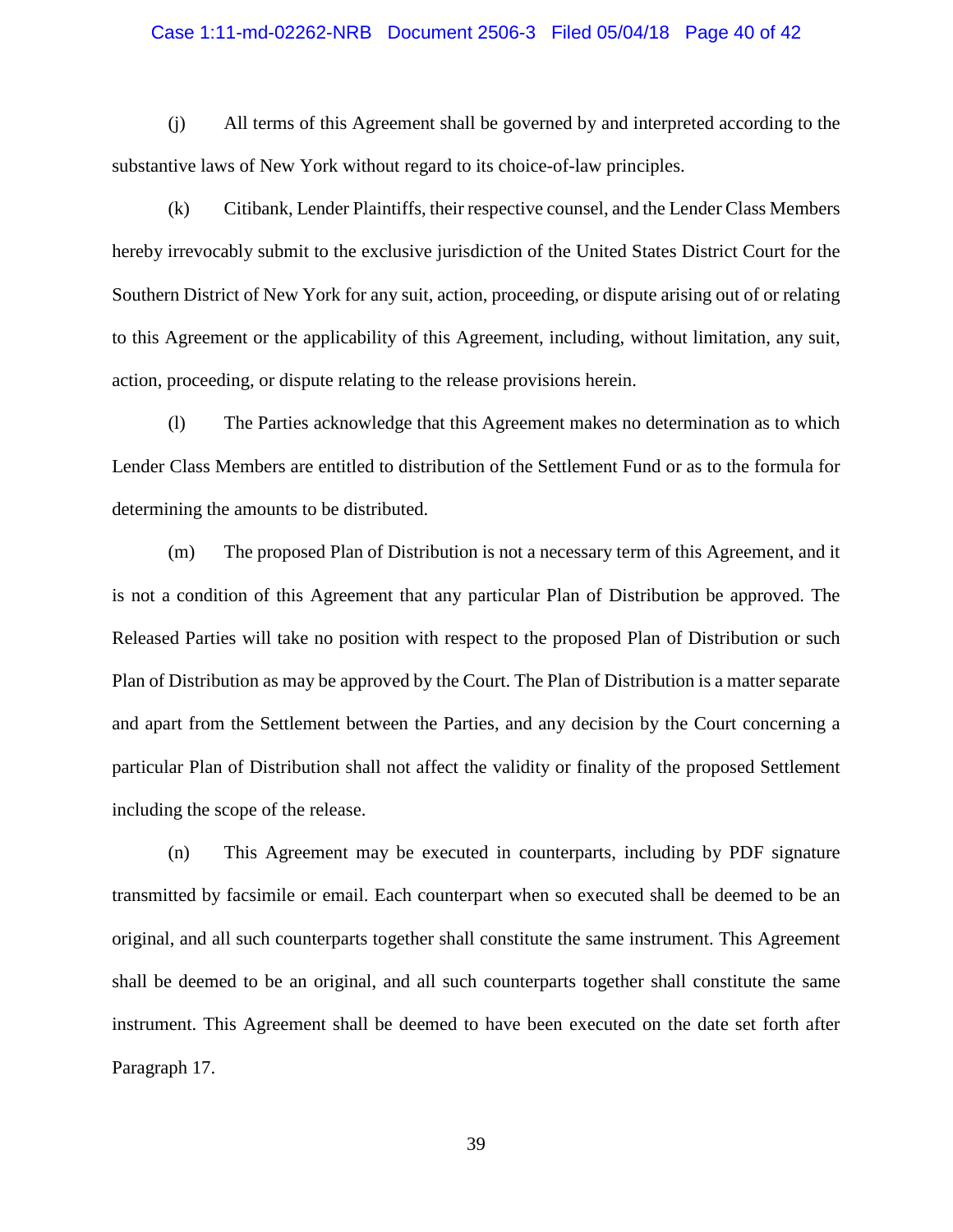## Case 1:11-md-02262-NRB Document 2506-3 Filed 05/04/18 Page 41 of 42

(o) Lender Plaintiffs and Citibank acknowledge that they have been represented by counsel and have made their own investigations of the matters covered by this Agreement to the extent they have deemed it necessary to do so. Therefore, Lender Plaintiffs and Citibank and their respective counsel agree that they will not seek to set aside any part of this Agreement on the grounds of mistake. Moreover, Lender Plaintiffs and Citibank and their respective counsel understand, agree, and expressly assume the risk that any fact may turn out hereinafter to be other than, different from, or contrary to the facts now known to them or believed by them to be true, and further agree that this Agreement shall be effective in all respects notwithstanding and shall not be subject to termination, modification, or rescission by reason of any such difference in facts.

(p) The existence and terms of the Settlement shall remain confidential until the earlier of (i) the filing of the Agreement with the Court, or (ii) Citibank's public disclosure of it.

(q) Each of the undersigned attorneys represents that he is fully authorized to enter into the terms and conditions of, and to execute, this Agreement, subject to Court approval; and the undersigned Lender Plaintiffs' Counsel represent that they are authorized to execute this Agreement on behalf of Lender Plaintiffs. Each of the undersigned attorneys shall use their best efforts to effectuate this Agreement.

### **17. SIGNATURES**

WITNESS WHEREOF, the Parties hereto, through their fully authorized representatives, have agreed to this Agreement as of the date first herein written above.

DATED: January 15, 2018